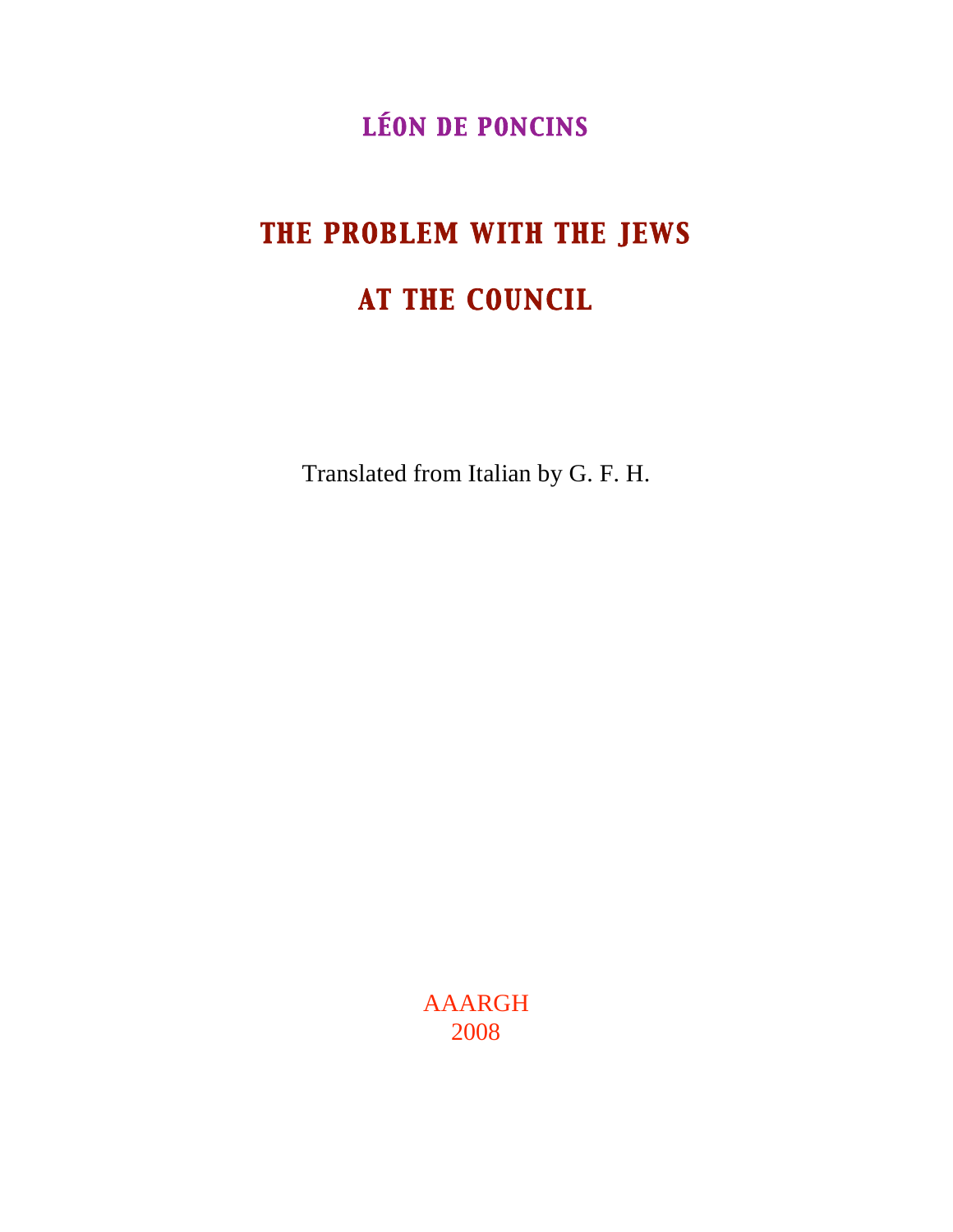#### **Translator's Suggestion**

I suggest that those interested in this translation of Léon De Poncins' essay: *Il Problema degli Ebrei al Concilio* look also at another work, Maurice Pinay's *Complot Contra La Iglesia* (*The Plot Against the Church*) (available in English online at: http://www.catholicvoice.co.uk/pinay/ and in the original Spanish at: http://ar.geocities.com/catolicosalerta01/complot\_contra\_la\_iglesia ). There are also German, French and Italian translations of this book, which seem not to be available online at this time. The French translation (two vol.) is available at Éditions Saint-Rémy, at editions.saint-remy@tiscali.fr

The following is an excerpt from the "Introduction to the Italian Edition" of Pinay's book.

The most infamous conspiracy is in progress against the Church. Her enemies are working to destroy the most holy traditions and thus to introduce dangerous and evil-intended reforms, such as those Calvin, Zwingli and other false teachers once attempted. They manifest a hypocritical zeal to modernise the Church and to adapt it to the present day situation, but in reality they conceal the secret intention of opening the gates to Communism, to hasten the collapse of the free world and to prepare the further destruction of Christianity. All this it is intended to put into effect at the coming Vatican Council. We have proofs of how everything is being planned in secret agreement with the leading forces of Communism, of world Freemasonry and of the secret power directing these. . . .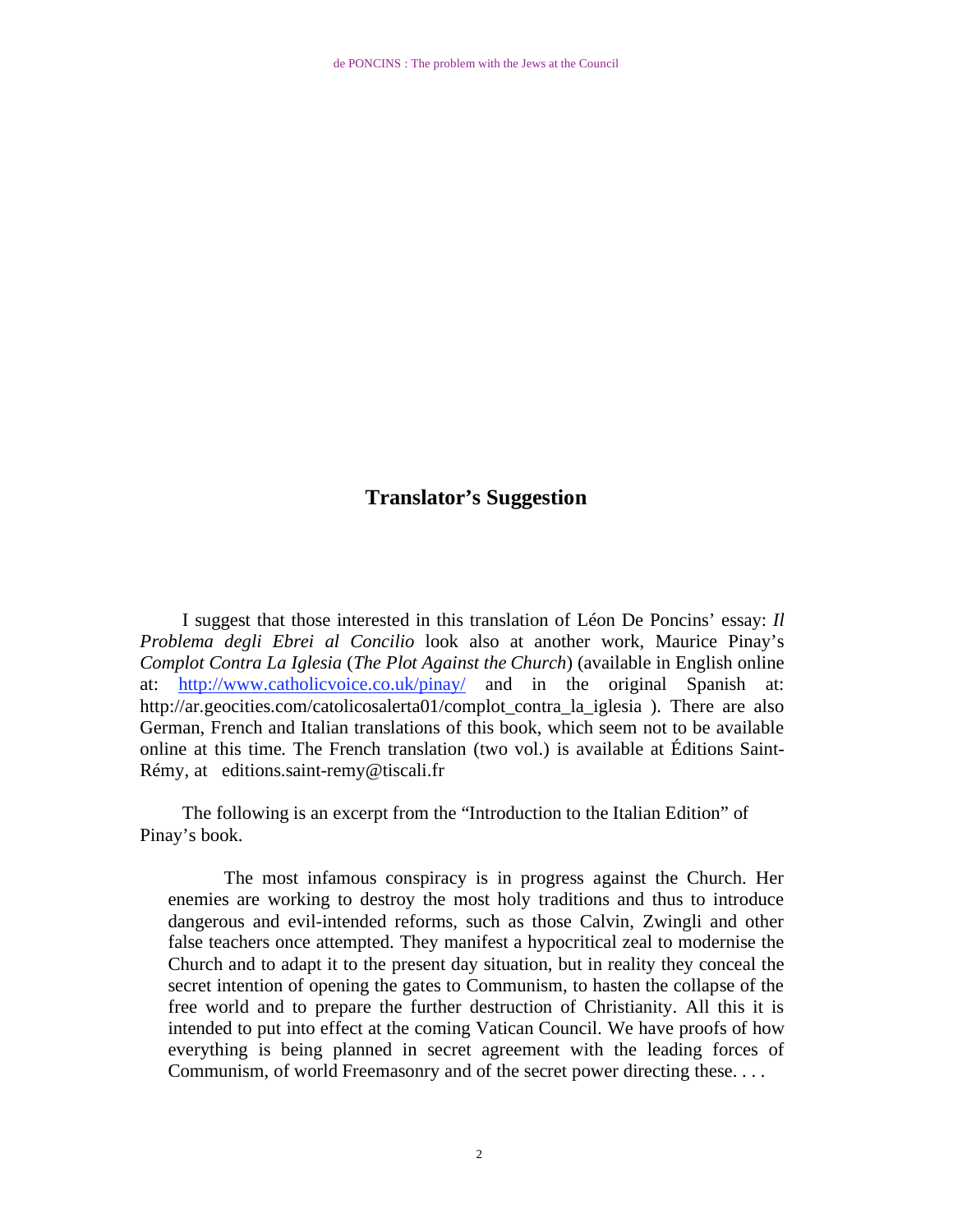In addition, we have confirmation of what will still be unbelievable for those who are not initiated, namely that the anti-Christian forces have at their disposal, in the ranks of Church dignitaries, a veritable "Fifth Column" of agents who are the unconditional tools of Communism and of the secret power directing it. For it has been revealed that those cardinals, archbishops and bishops, who form a kind of progressive wing within the Council, will attempt to bring about a break through shameful reforms, whereby the good faith and the eagerness for progress of many devout Council Fathers will be deceived...

A further disastrous plan, which is being prepared, is that the Church shall contradict itself, so as a result to sacrifice its regard with the faithful; for later it will be broadcast that an institution which contradicts itself cannot be divine. With this proof they wish to desolate the Churches and achieve that the faithful lose their confidence in the clergy and abandon them.

It is intended to cause the Church to declare that what it has represented for centuries as bad, is now good. Among such manoeuvres spun for this purpose one particularly stands out on account of its importance, and refers in fact to the conduct of Holy Church towards the damned Jews, as Saint Augustine calls them; and this in reference both to those who nailed Christ to the cross, as also to their descendants, who are both archenemies of Christianity. The unanimous doctrine of the great Church Fathers, that "unanimis consensus Patrum" which the Church regards as a source of faith, condemned the unbelieving Jews and declared the struggle against them to be good and necessary.

For example, in this struggle, participated, as we will prove by means of irrefutable evidence, the following Saints: Saint Ambrose, Bishop of Milan, Saint Jerome, Saint Augustine, Bishop of Hippo, Saint John Chrysostom, Saint Athanasius, Saint Gregory of Nazianzus, Saint Basil, Saint Cyril of Alexandria, Saint Isidore of Seville, Saint Bernhard and even Tertullian as well as Origen, the latter two during the period of their indisputable orthodoxy. In addition, the Church fought energetically for nineteen centuries against the Jews, as we will likewise prove by means of reliable documents, and among which are found the following: Papal Bulls, Protocols of the Ecumenical and Provincial Councils as well as the highly renowned Fourth Lateran Council and many others, the teachings of Saint Thomas of Aquinas, of Duns Scotus and of the most important doctors of the Church. In addition we will quote Jewish sources of indisputable authenticity, like the official Encyclopaedias of Jewry, the works of famous rabbis as well as of the most well known Jewish historians.

The Jewish, Freemasonic and Communist plotters now have the intention at the coming Council of utilising, as they assert, the lack of knowledge of most clergy concerning the true history of the Church, to execute a surprise coup by adopting the standpoint at the assembled Holy Ecumenical Council that anti-Semitism must be condemned, as well as every struggle against the Jews who, as we will elaborate, are the wirepullers of Freemasonry and of international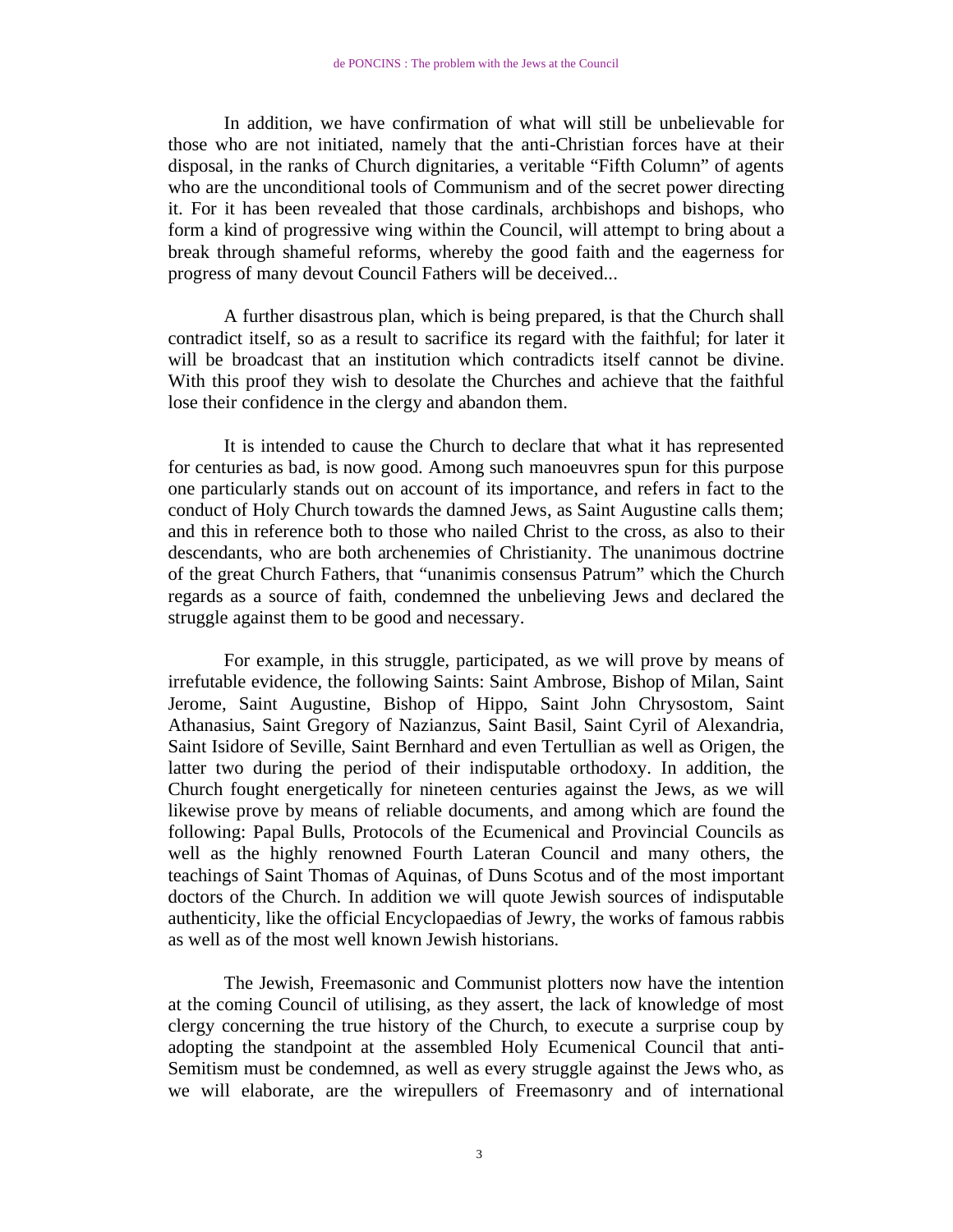Communism. They would like the infamous Jews, whom the Church has regarded as evil for the course of nineteen centuries, to be declared good and beloved of God. As a result the "unanimis consensus Patrum" would be contradicted, which laid down exactly the opposite, as well as what also found its expression through various Papal Bulls and Canons of Ecumenical as well as Provincial Councils.

Since the Jews and their accomplices pillory every struggle within the Catholic Church against the wickedness of the former, as well as the plots directed against Christ Our Lord, as antisemitism, we will likewise reveal in this book that Christ Himself, the Gospels and the Catholic Church can be included among the sources of antisemitism, since they campaigned for nearly two thousand years against those who denied their Messiah.

With the condemnation of Antisemitism, which at times is called Antisemitic racialism, it is wished to attain that his Holiness the Pope and the assembled Council in condemnation of Antisemitism experience the catastrophic event that the Church contradicts itself, and therefore, without giving account to this, silently also condemn Christ Our Lord Himself, as well as the Holy Gospels, the Church Fathers and most Popes, among them Gregory VII (Hildebrand), Innocent II, Innocent III, Pius V, and Leo XIII, who as we will show in this book, have fought bitterly against the Jews and the "Synagogue of Satan".

G. F. H.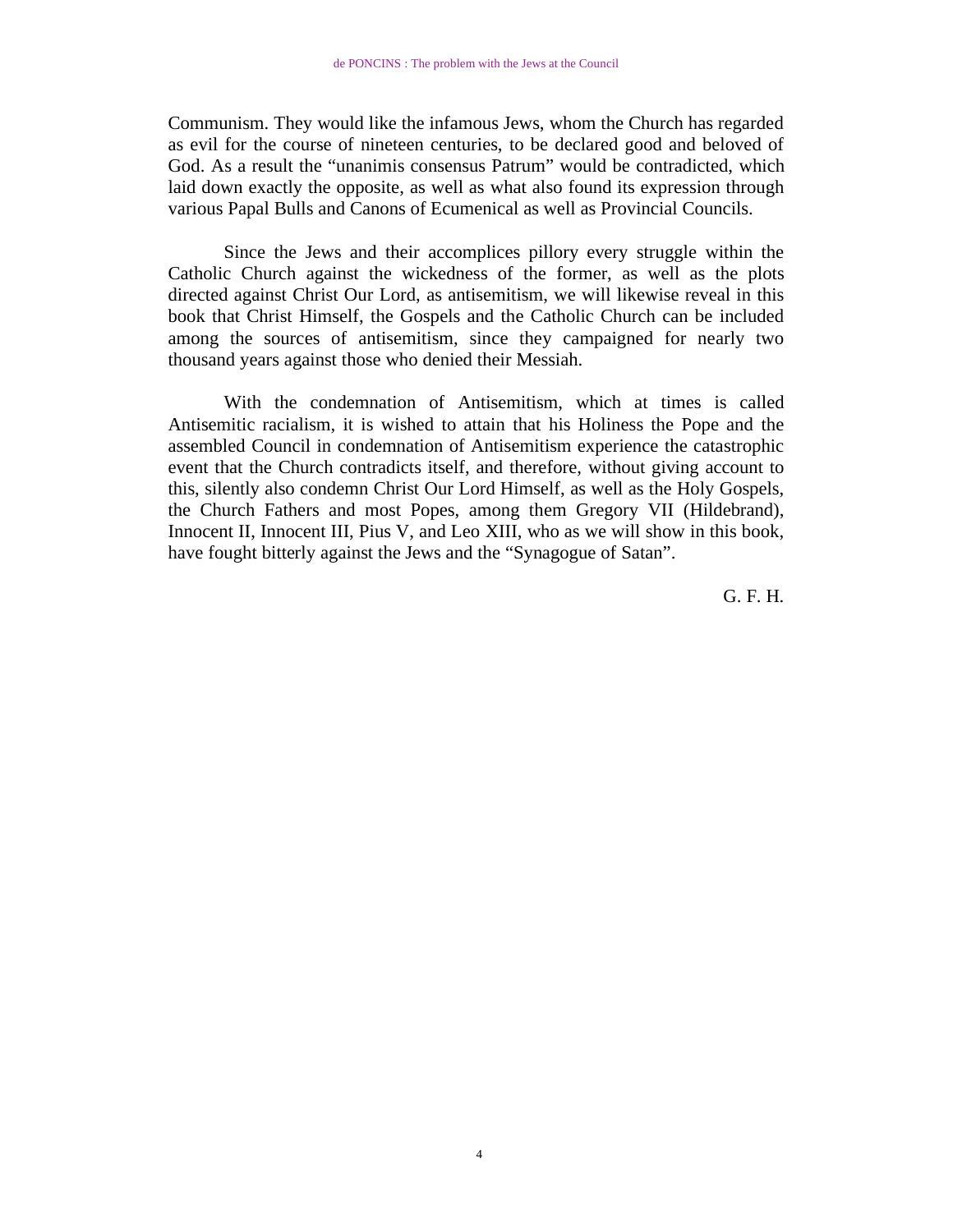#### **INDEX**

Introduction I. Nostra Ætate II. Origin of the Reforms Proposed to the Council III. Jules Isaac and Christian Teaching IV. Jules Isaac and the Fathers of the Church V. What Jules Isaac Demanded from the Council VI. The "Judeo-Christian Friendship" VII. Judaism's Struggle against the Catholic Tradition VIII. Only the Monotheism of Israel Is of Divine Essence IX. Supposing that Jesus Christ Historically Existed X. Israel and the Revolts of the Mind XI. Jewish Imperialism XII. The Divinity of Jesus Christ: Obstacle for Jewish Messianism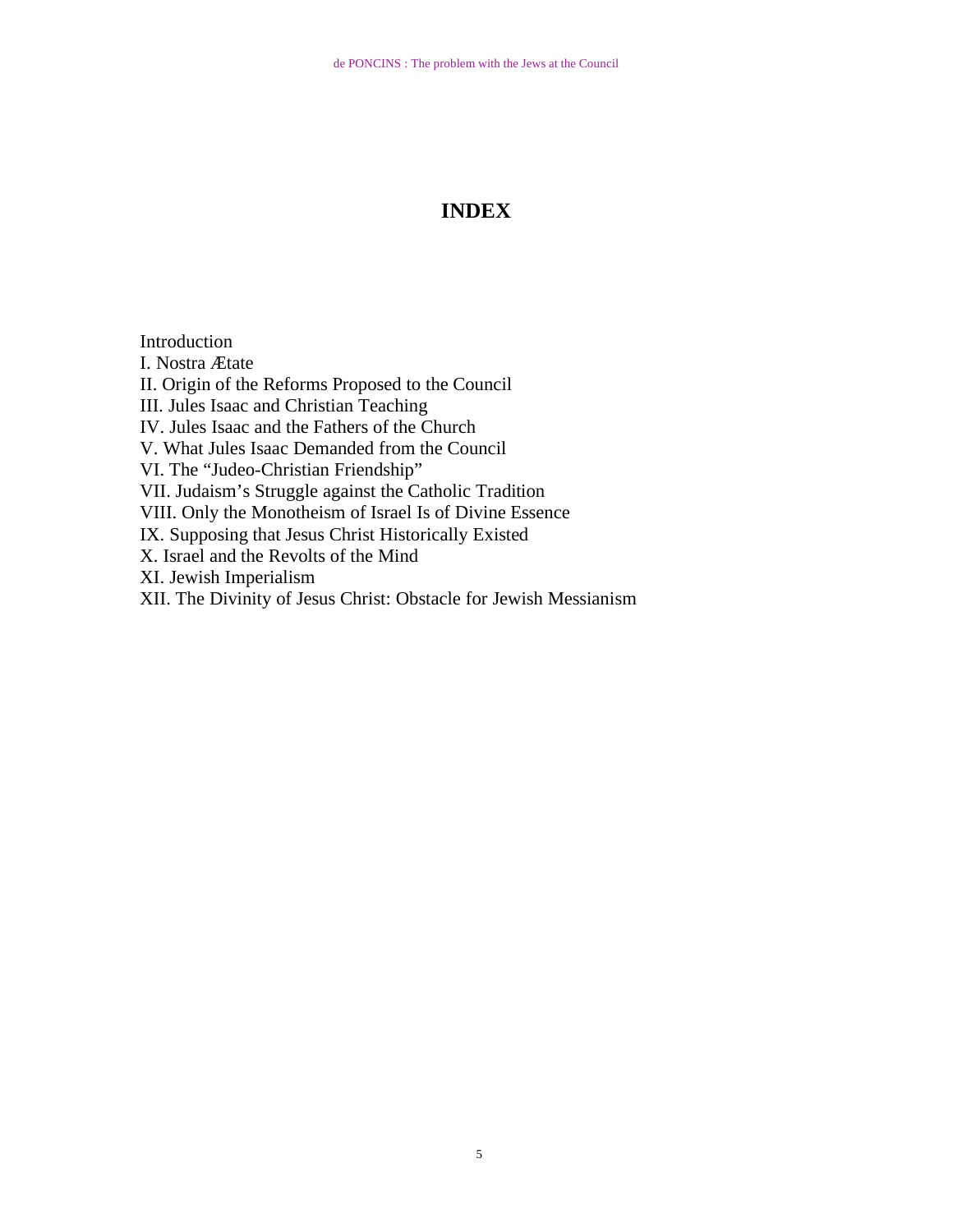#### **INTRODUCTION**

One of the most disruptive changes in Catholic doctrine introduced by Vatican II is certainly the Church's teaching about the Jewish people. Up to forty years ago, in fact, all theologians, relying firmly on the Gospels, on the Fathers of the Church and on the ecclesiastical Magisterium of nearly 2,000 years believed that with the coming of Jesus Christ and the advent of the New Covenant sealed with His Blood, the **New Israel** of God is no longer the people of the Old Covenant, but all men called to be part of the Catholic Church through Baptism. It was also common opinion that the Jewish contemporaries of the Savior and those who lived subsequently (insofar as they "shared in" their forefathers' "crucifixion") were **deicides**, or that they were stained with the worst crime: **the murder of the Son of God and the rejection of His messiahship and divinity.** That was what all Catholics believed at least until 1965, when with the approval of the council's document *Nostra Ætate* a **new doctrine** was introduced according to which the Jews were in fact not responsible for the death of Jesus (unjustly attributed to the Romans, simple material executors of the crucifixion), and therefore had no longer to be considered as cursed by God for their enormous sin. Continuing along this line of thought and action one went even further and proclaimed that the Old Covenant between God and his people was still in force, $<sup>1</sup>$  and thus maintained in fact that God had not</sup> rejected Israel because of its refusal of Christ and the salvation offered by Redemption which he accomplished on Calvary<sup>2</sup>; that **anti-Semitism** was a sentiment fed in the population from pre-council Christian teaching, $3$  and that such a sentiment had led to the fierce persecution of Jews put into action by Nazism and in the Holocaust, for which, therefore, the Church would be responsible. And thus it is that the highest representatives of the Bride of Christ, without blemish and without sin, prostrated themselves and asked forgiveness of Caiaphas' successors for the crime committed by "Christian peoples" (!?), fomented in their hatred toward the Jews by a "distorted" reading of the Evangelists and by the excessive enthusiasm of some Christian orators of the first centuries. In fact, this council document—one must read it to believe it—is not equipped with any notes, and that is because this far-fetched thesis, imposed on the faithful of the whole Catholic

<sup>&</sup>lt;sup>1</sup> That the New Covenant replaces the Old, now devoid of any saving power and made useless by the sacrifice of Christ, Christians have sung this for centuries in the very beautiful Eucharistic hymn *Tantum Ergo*, in which in fact it is said that "**the figures of the Old Covenant yield to the truth of the new rite**" ("Et Antiquum documentum novo cedat ritui"). [\*More accurately, "yield to the new rite." An asterisk \* here and below marks notes by the translator.]

 $2$  However, about the rejection of Israel by God, the Gospel speaks a language that leaves no room for doubt: "Jesus issued a loud cry, and expired. **And behold the veil of the temple was torn in two from top to bottom**" (Matt. 27:50-51). The God of Israel has abandoned the Temple of Jerusalem in order to inhabit every soul in God's grace.

<sup>&</sup>lt;sup>3</sup> In fact, anti-Semitism had been condemned long before Vatican II. On March 21, 1928, at the end of a plenary meeting, the most Reverend Fathers of the Supreme Sacred Congregation of the Holy Office prepared a document that condemned "all feelings of hatred and animosity between peoples, and especially hatred against the people **at one time elected** by God, that hatred which today is vulgarly designated with the word 'anti-Semitism'" (cf. *La Civiltà Cattolica*, 1928, vol. II, pp. 171-172). [\*However, cf. the Translator's Suggestion above for the opinion that anti-Semitism forms part of traditional Catholic teaching.]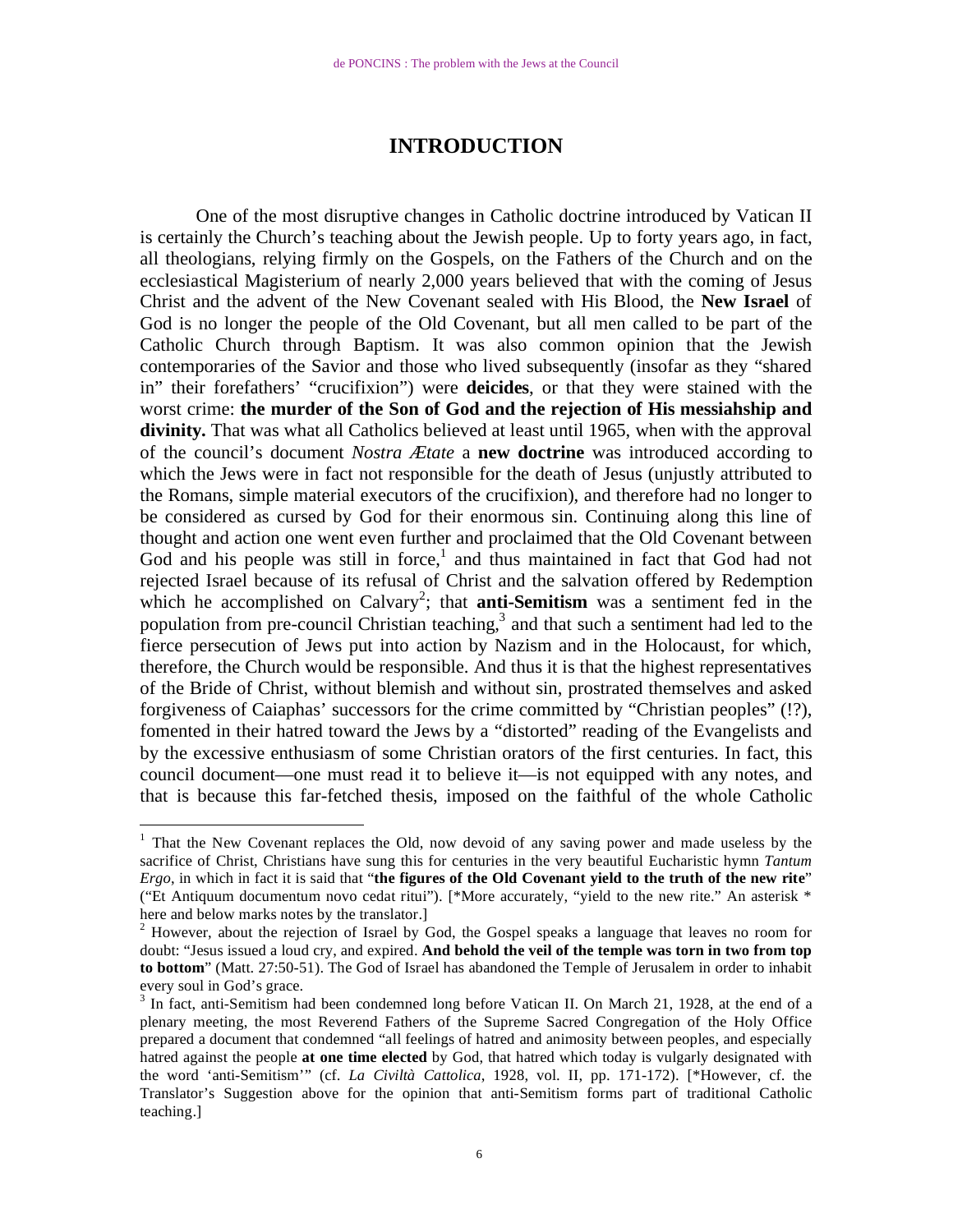world, rests on nothing! Not a single passage of Holy Scripture, not a single saint, not a single Pope—at least until 1962—has ever supported a similar theory. On the contrary, as results from a reading of this simple essay, all the Saints, all the Fathers of the Church and all the Popes have strongly reaffirmed the traditional doctrine. Nevertheless, except for a few voices out of the "politically incorrect" chorus which were hence immediately silenced, the Christian people, slowly poisoned with other new doctrines brought forth by the Council (Ecumenism, religious freedom, etc....), have passively accepted this *diktat* and have aligned themselves with the novelty. Notwithstanding every human calculation, every willingness to compromise and every plan for peace on earth, we believe that every betrayal of the Evangelical truth is a betrayal of the faith which we have received in baptism and which we want to keep intact until our death, even if this should entail the misunderstanding of our brothers and even persecution on the part of some of them, since we are certain that soon the Lord will restore the truth in its fullness.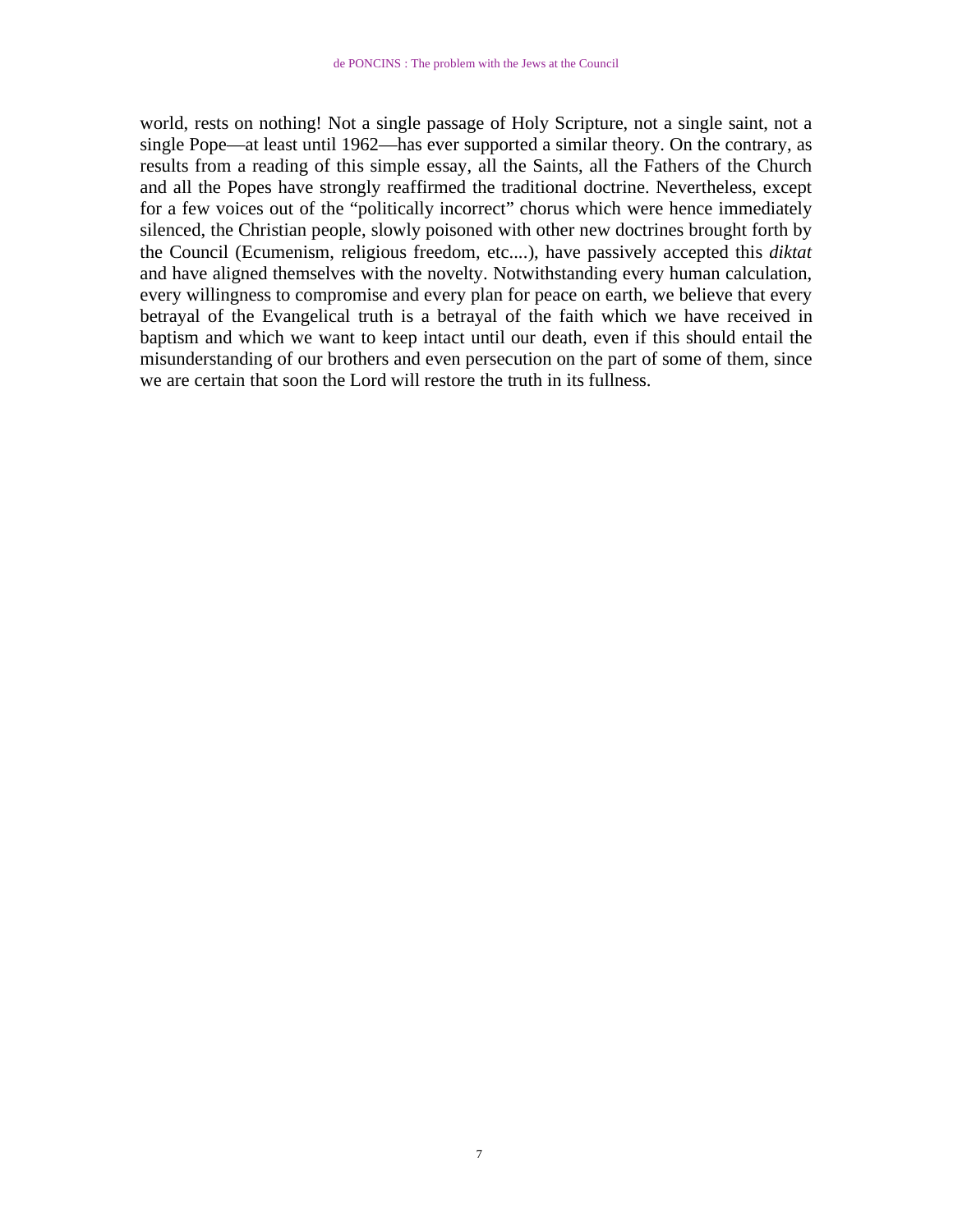#### **I**

## **NOSTRA AETATE**

On November 20, 1964, the conference of bishops, archbishops and cardinals from all around the world, meeting in Council in Rome (3rd session), proposed a *schema*<sup>4</sup> on the attitude and position of the Catholic Church concerning Jews and Judaism. Behind an innocent appearance of ecumenical unity, of Christian charity, of common spiritual affiliation and of the reconciliation of the churches, this *schema* presupposed a matter (*fatto*) of a serious consequences, since it implicitly asserted that for 2,000 years the Church was in error in this regard, and that it ought then to repair and completely revise its behavior toward the Jews. This objective satisfied the powerful propaganda in those years by the spokesman of the great international Jewish organizations (B'nai B'rith,<sup>5</sup> the Jewish World Congress, etc....), which sought to obtain a "review and a purification" of the Christian teaching in respect to Judaism, propaganda which we will take up again shortly in what follows. This *schema* immediately aroused some violent reactions in the Muslim world and among Catholics of the Eastern Rite. John XXIII (1881-1963) thought that this matter, being of a very serious political and doctrinal import, required mature reflection. Therefore he refused to ratify it and postponed the decision to the next and final session of the Council, whose reopening was scheduled for September 14, 1965. $6$  I will now briefly summarize the facts, for it is necessary to know them in order to grasp the real significance of this problem, certainly one of the most serious treated by the Council. 99 council fathers voted "no," 1651 "yes," and 242 voted "yes," but "with reservations." The *schema*, on the other hand, was provisional; in the 4th session of 1965 the final ballot would take place. In the course of the general congregations, the Eastern Bishops intervened to say that they were against the very idea of the council's making a declaration regarding the Jews. Here is an extract of the declaration *Nostra Ætate* concerning this issue, voted by the Council of the Fathers on November 20, 1964: "Since the spiritual heritage common to Christians and Jews is so great, this sacred council wants to foster and recommend a mutual understanding and respect among them, which

<sup>&</sup>lt;sup>4</sup> \**Schema* can mean "outline," "plan," "project," and also "scheme," although it does not connote underhandedness or dishonesty as the English "scheme" frequently does.

<sup>&</sup>lt;sup>5</sup> "A Jewish fraternal association founded in the United States in 1843. In Hebrew 'B'nai B'rith' means 'of the children.' The purpose of this association is to maintain the Jewish tradition and culture and to fight against anti-Semitism[...]. The members are called 'Brothers,' and receive an initiation and meet in lodges" (cf. D. LIGOU, *Dictionnaire Universel de la Maçonnerie*, Ed. P.U.K., Evry 1987): "One can assume that the twelve founders of the 'B'nai B'rith' were already freemasons affiliated with the American Lodges, from the moment that they chose a ritual that is a mixture of the Rite of York and the American Rite of the 'Odd Fellows'"(cf. *Tribune juive*, No. 997/1986; cit. in EPIPHANIUS, *Massoneria e sètte segrete: la faccia occulta della Storia* (Freemasonry and Secret Societies: the Hidden Side of the Story), Trento s.d., pp. 478).

 <sup>&</sup>quot;I am the chief (*capo*)—John XXIII said to Prof. Jules Isaac with his friendly and somewhat irreverent language—but I have to consult the others, and see to it that the problems raised are studied by the offices. We are not here in an absolute monarchy" (see S. SCHMIDT S.J., *Agostino Bea, il Cardinale dell'unità*, Ed. Città Nuova, 1987, pp. 354). The *schema* was then finally voted on and ratified on October 28, 1965 within the confines (*ambito*) of the *Declaration Nostra Ætate, on the Church's relations with non-Christian religions* (The Jewish religion, § 4).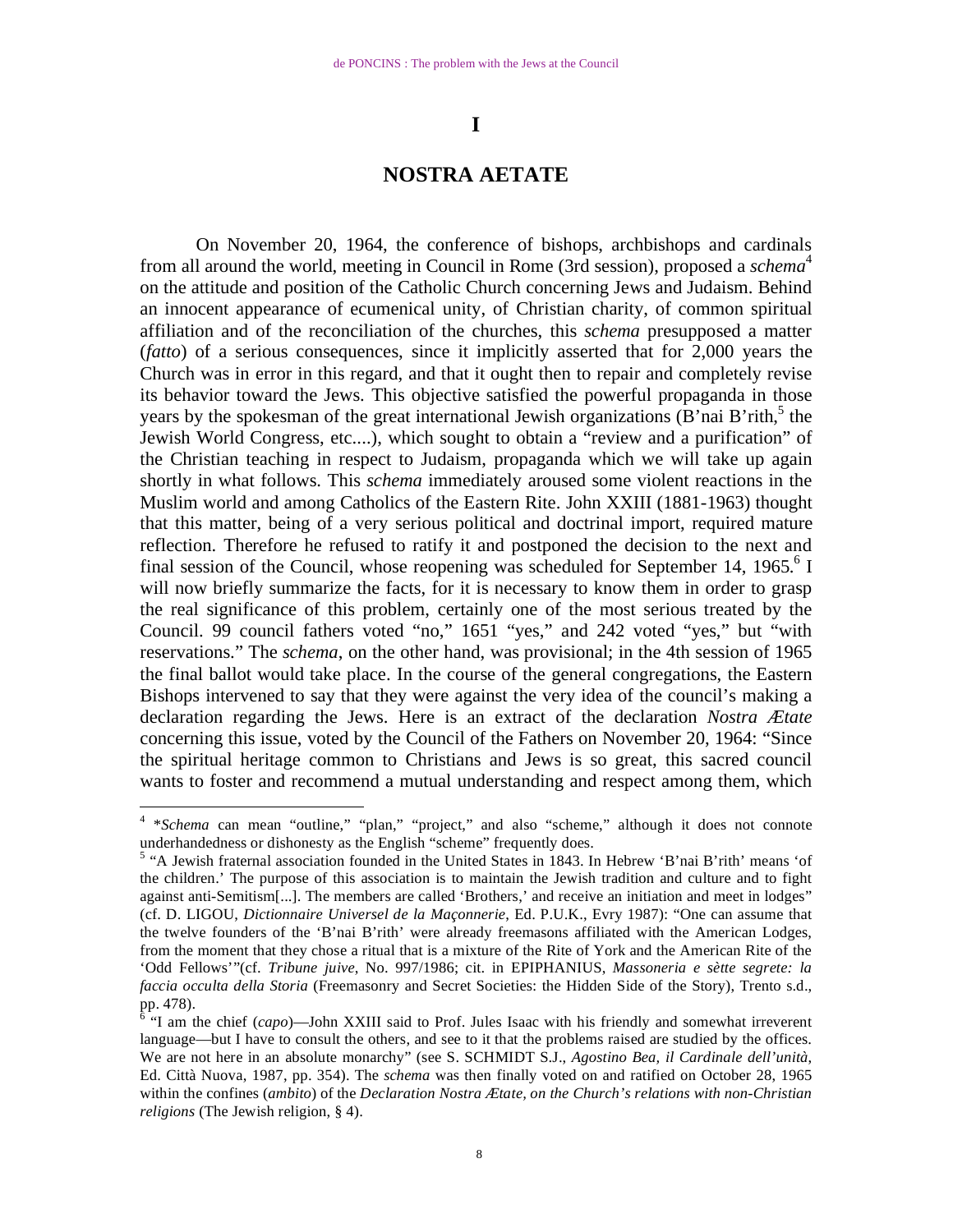is obtained above all through biblical and theological studies, and through a fraternal dialogue. And if Jewish authorities along with their followers did their best to achieve the death of Christ, nevertheless what was done during His passion cannot be charged either indiscriminately to all Jews then living, or to the Jews of our time. And if it is true that the Church is the new people of God, the Jews should not be presented as rejected by God, nor as cursed, though that may seem to emerge from Sacred Scripture. Let all therefore take care that in the teaching and the preaching of the word of God one does not teach anything that does not comply with the truth of the Gospel and the Spirit of Christ. The Church, moreover, which detests all persecutions against any man, which is mindful of the patrimony that it has in common with the Jews, and which is not driven by political reasons but by the Gospel's spiritual love, regrets the hatred, the persecutions and all the manifestations of anti-Semitism directed against the Jews at any time and by anyone. In reality, Christ, as the Church maintains and has always maintained, by virtue of His immense love, voluntarily submitted to His Passion and death because of the sins of all mankind and in order that all people attain salvation. The duty of the Church, in its preaching, is therefore to announce the cross of Christ as the universal sign of love of God and as a source of every grace."<sup>7</sup> At first glance, this motion would seem consistent with the perennial doctrine of the Church, which, while trying to oversee the Christian community and to protect it from Jewish influences, has always condemned all persecutions. Even a Jewish writer in good faith like Max I. Dimont said: "If they had desired it, the Popes and the kings of the Middle Ages could have removed the Jews, but they did not do so. When for social, economic and religious reasons the presence of the Jews became undesirable, they chased them away without massacring them. The Church teaches that every human being has a soul, and that for a man a lifetime is not nearly enough to save his own. Only when religion lost all its influence on a people did it happen that a western people could coldly conceive the extermination of millions of human beings on the mere pretext that for them there was no space on earth."<sup>8</sup> In reality, the motion voted on in Rome demonstrated on the part of many Fathers a deep misunderstanding of Judaism. It seems that they were concerned with just the humanitarian problem, cleverly presented by the spokesman of the Jewish world and in a manner (*da una stampa*) inspired by Israeli elements.

<sup>7</sup> Cf. *I documenti del Concilio Vaticano II* (*The documents of Vatican Council II)*, Ed. Paoline, Rome 1979, pp. 577-578.<br><sup>8</sup> C£ M J DJ

Cf. M. I. DIMONT, *Les juifs, Dieu et l'Histoire* ("The Jews, God and History"), Ed. Robert Laffont, Paris 1964.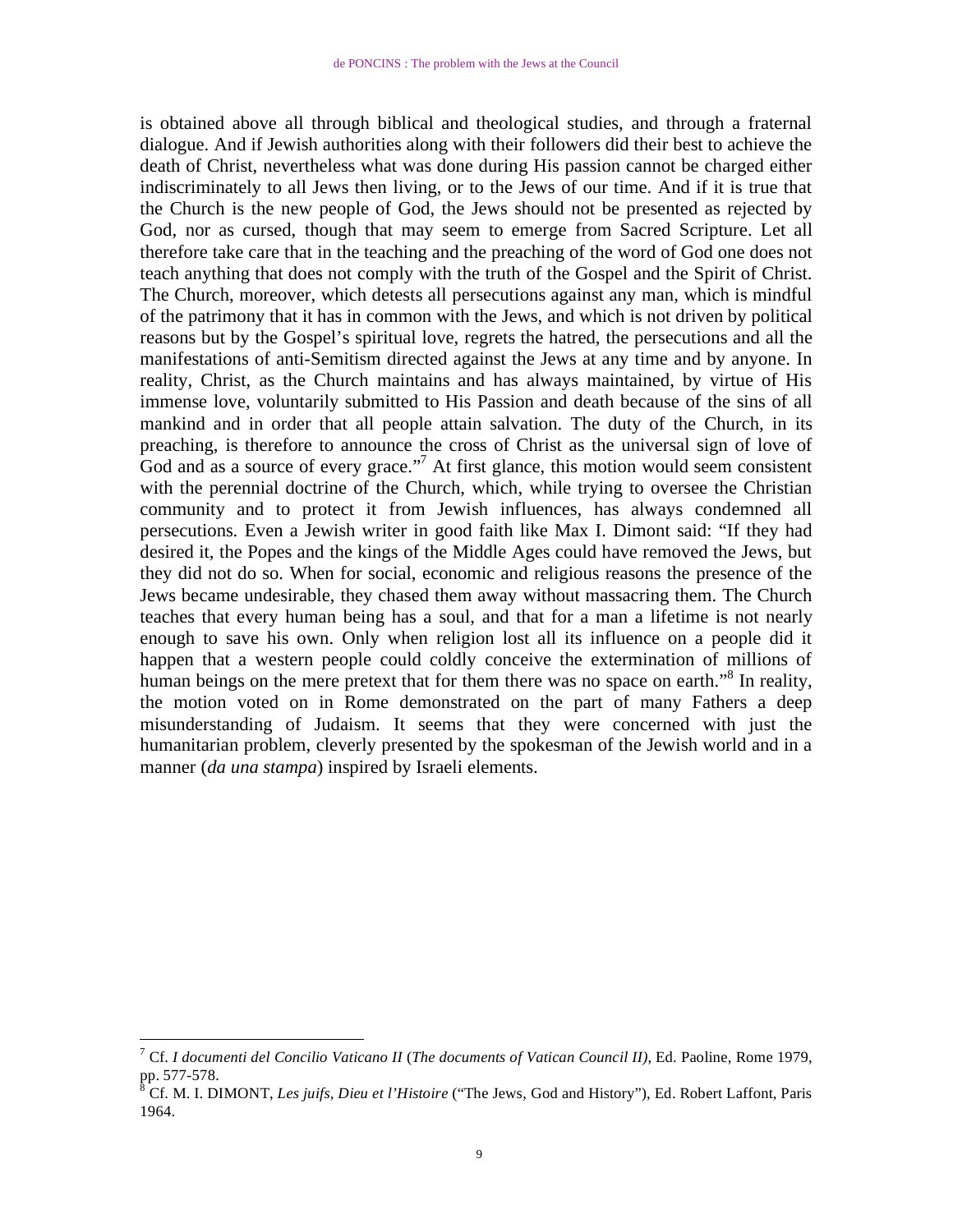**II** 

# **ORIGINS OF THE REFORMS PROPOSED TO THE COUNCIL**

In fact, at the origin of the reforms proposed to the Council in order to change the conduct and the secular doctrine of the Church towards Judaism and to Freemasonry were several Jewish personalities and organizations: **Jules Isaac Marx** (1877-1963), **Label Katz**, President of B'nai B'rith, **Nahum Goldmann** (1895-1982), of the Jewish World Congress, etc. Among the above cited Jewish figures, there is one who played a preeminent role: the writer Jules Isaac, a Jew from Aix-en-Provence, a former General Inspector of French Education, author of classic texts and of *L'Histoire de France* (Ed. Malet-Isaac), and a member of B'nai B'rith. During the Council, where he found support among the progressive bishops, Jules Isaac was the principal theorist and promoter of the campaign against the traditional teaching of the Church concerning Judaism. We now see the position which he took to make prevail his thesis. After the loss of his wife and daughter, who died in a Nazi concentration camp, he spent the last twenty years of his life on the critical study of the relationship between Judaism and Christianity, and devoted to this study two important books: *Jésus et Israël* (*Jesus and Israel*), published in 1946 and reprinted in 1959; *Genèse de l'antisémitisme* (*Genesis of Anti-Semitism*), published in 1948 and reprinted in 1956. Here is the crux of the thesis maintained by Isaac. It is necessary at last to bring an end to anti-Semitism, the result of which was the massacre of European Jews at Auschwitz and in other extermination camps during the Second World War. The "**Christian anti-Semitism**," with its theological basis, is the most fearful anti-Semitism.<sup>9</sup> Indeed, the attitude of Christians towards the Jews and Judaism has always been based on the story of the Passion which has been reported by the four Evangelists, and on the teaching which the Fathers of the Church have made: in particular, **St. John Chrysostom**, **St. Ambrose**, **St. Augustine**, **St. Gregory the Great**, **St. Agobard**, etc. Jules Isaac tried to demolish this fundamental theological basis by challenging the **historical value** of the evangelical accounts and by discrediting the arguments advanced by the Fathers of the Church to protect it from the influence of the Jews, who were accused of feeding subversive intentions against the Christian order.<sup>10</sup> Immediately after

 $9$  That this corresponds to the thinking of many Jews, we conclude from an anecdote: in 1938, Austria was annexed to Hitler's Germany. The Jew **Sigmund Freud** (1856-1939), who in those days was in Vienna, was urged by one of his close collaborators to leave the city in order to avoid capture by the Nazis. The father of psychoanalysis responded with these words "The Nazis, I do not fear them. **The enemy is religion, the Catholic Church**" (see E. INNOCENTI, *Critica alla psicoanalisi*, Sacra Fraternitas Aurigarum in Urbe, Rome, 1988, 115 pages).

<sup>&</sup>lt;sup>10</sup> For further confirmation, here is a short excerpt from an article published in February 1936 in the London magazine *Catholic Gazete*, which contains some excerpts of conversations of Parisian Jews in the course of secret meetings: "We have already done most of our work, but we cannot say that we have reached the goal of our operation (*opera*). We still have a long way to go **before being able to overthrow our main enemy: the Catholic Church**. We must keep well in mind that the Catholic Church is the only institution that is set to block our route and will remain so for however long its existence will last. The Catholic Church, with its methodical work and its educational and moral teachings, forms in its own children such a mindset that will keep them too proud of themselves to submit to our domination and to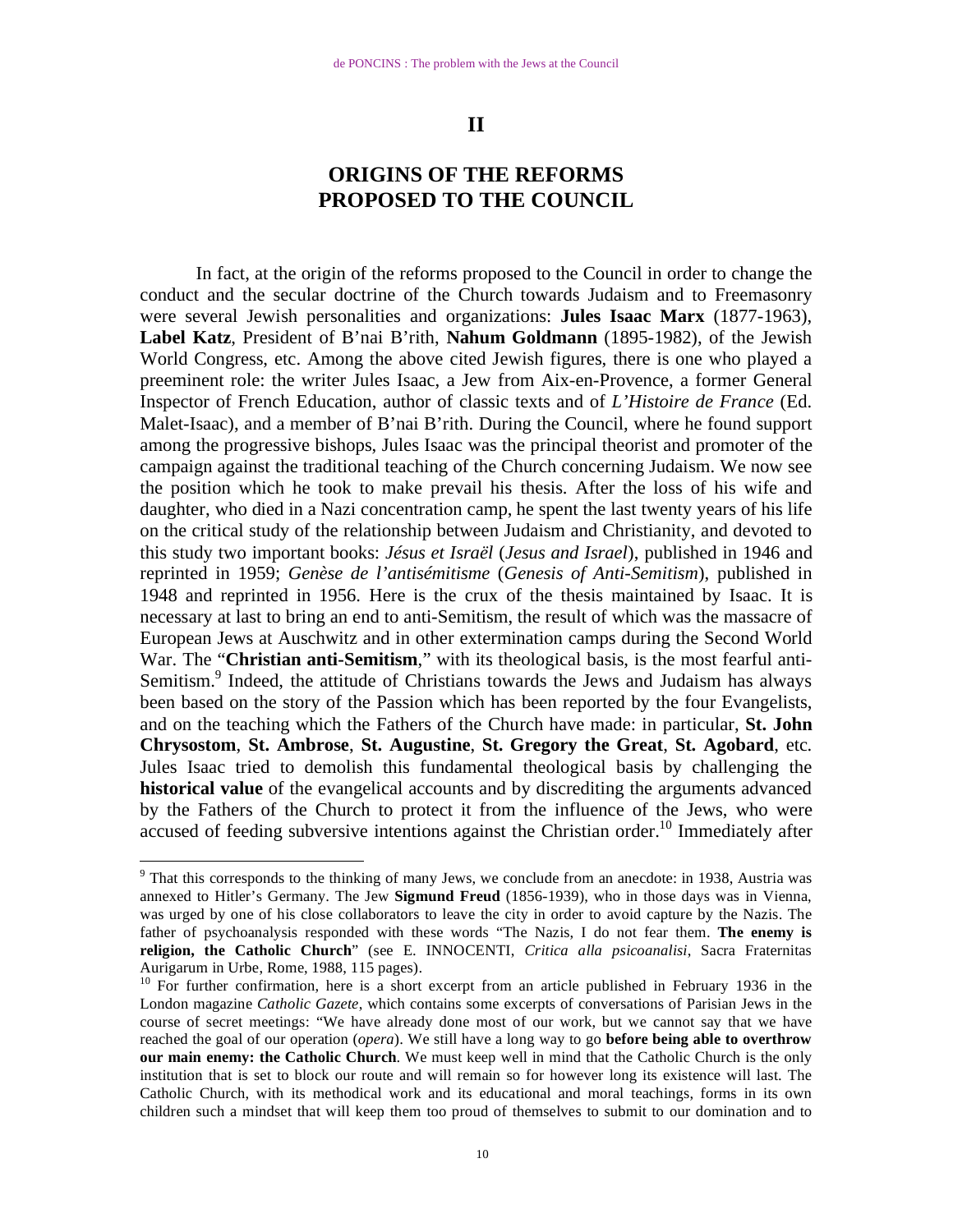the war, he began to organize meetings with national and international philo-semitic Catholic personalities favorable to his thesis. In  $1947$ ,<sup>11</sup> after meetings of this kind between Jews and Catholics, in which on the part of the Jews there figured persons such as **Edmond Fleg** (1874-1963) and **Samy Lattés**, and on the part of the Catholics philosemites such as **Henri Irénée Marrou** (1904-1977), **Father Jean-Guinolé-Marie Daniélou** (1905-1974), appointed Cardinal after the Council by Paul VI in 1969 (N.d.R.), and **Father Vieillard**, a member of the Episcopal Secretariat. Isaac edited a report, consisting of eighteen points, on the "*Revision of Christian Teaching with regard to Israel*." In the same year, he was invited to the International Conference of Seelisberg, in Switzerland, in which seventy people coming from nineteen different countries participated, among whom were **Father Callixte Lopinot**, **Father Démann**, **Pastor Freudenberg** and the **Grand Rabbi Jacob Kaplan** (1895-1994). The conference adopted in plenary session the "Ten Points of Seelisberg," which proposed to the Christian churches the measures necessary to take to amend the religious teaching in respect to the Jews. Later, with the Grand Rabbi of France, with the Jews Edmond Fleg and **Léon Algazi**, and some Catholic friends such as Henri Marou, **Jacques Madaule**, **Jacques Nantet**, as well as other Protestant friends such as Professor **Lovsky** and Jacques Martin, he founded the first Amitié Judéo-Chrétienne ("Judeo-Christian Friendship"), which was followed soon by the foundation of other "Amitiés" at Aix, Marseille, Nimes, Montpellier, Lyon, and finally at Lille, where he obtained the protection of **Cardinal Achille Liénart** (1884-1973).<sup>12</sup> Later, he also founded other similar associations in Northern Africa. In 1949, he entered into relationship with some members of the clergy of Rome who saw to it that he be received in private audience by Pope Pius XII (1875-1958), before whom he pled the cause of Judaism, specifically asking him to take into consideration the "Ten points of Seelisberg." In 1959, Jules Isaac held a conference at the Sorbonne on the necessary revision of Christian teaching in respect to the Jews, that ended with an appeal for justice and love for the truth to John XXIII. Shortly thereafter, he met with many prelates of the Roman Curia, especially **Cardinal Eugene-Gabriel-Gervais-Laurent Tisserant** (1884-1972), with **Cardinal André-Damien-Ferdinand Jullien** (1882-1965), with **Cardinal Alfredo Ottaviani** (1890-1979), with **Cardinal Augustin Bea** (see the juxtaposed photo; 1881-1968),  $^{13}$  and

kneel at the feet of the future King of Israel." Shortly thereafter, the Parisian weekly *Le réveil du peuple* reported that these statements were made during a meeting of the Masonic Order B'nai B'rith (cf. *Chiesa viva*, n° 178, October 1987, p.16).<br><sup>11</sup> All the information that follows has been extracted from statements by this same Isaac.

<sup>12</sup> According to some authors, Cardinal Liénart was enrolled in the Masonry of Luciferine Rite (*Massoneria di Rito Luciferino*).<br><sup>13</sup> "But who was the Cardinal Agostino Bea? Many have pointed to Jewish origins [...]. A German Jesuit,

formerly confessor of Pius XII and a friend of John XXIII, Bea was professor of Sacred Scripture and rector from 1930 to 1940 of the Pontifical Biblical Institute. His close ties with the high Jewish Freemasonry are known and documented: like his meeting with the president of the 'B'nai B'rith' Label Katz which took place on February 16, 1963 in Rome [...] But Bea was also in touch with the Grand Master of the United Lodges of Germany, Pinkerneil" (see EPIPHANIUS, op. cit., p. 488). About his Jewish origins, we note that "in recent centuries there are in Germany and Austria different personalities who bear the surname 'Beha,' phonetic equivalent of the Sephardic surname 'Beja,' which their Sephardic ancestors brought into Spain where they lived. But Cardinal Bea was not the only crypto-Jew in the Vatican; besides him there worked actively other so-called Jewish converts like Monsignori John Oesterreicher and the Augustinian Gregory Baum, who joined the Bishops Kempe, auxiliary of the Diocese of Linburg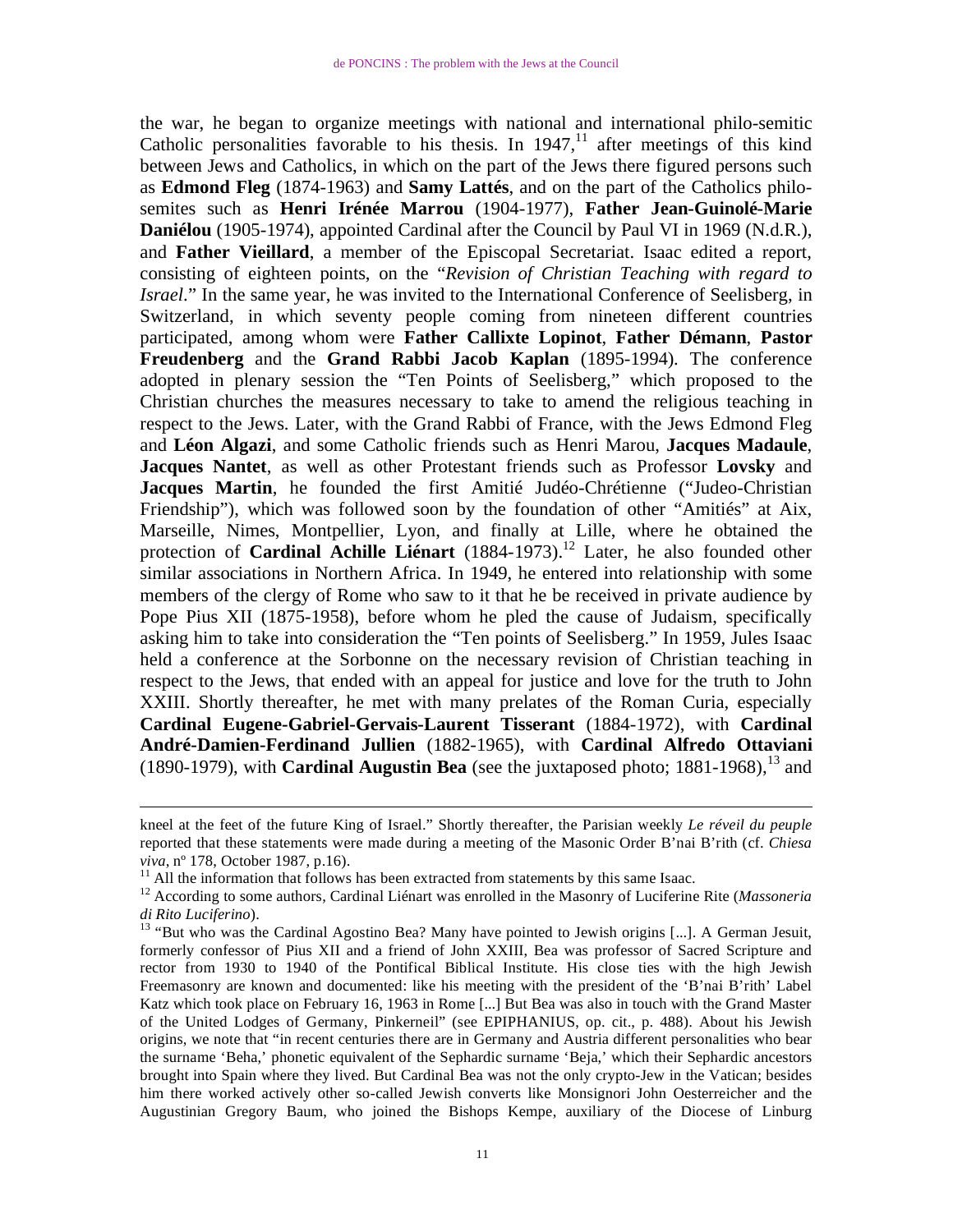on June 13, 1960 he was received by John XXIII, from whom he asked condemnation of the "contempt" and advised the creation of a subcommittee charged with the study of this problem. Later, Jules Isaac "*had the joy of knowing that his proposals had been taken into consideration by the Pope and had been transmitted for study to Cardinal Bea*," who then created, within the Secretariat for the Unity of Christians, a group of experts specifically charged with examining the relations between the Church and Israel. In 1964, the matter was submitted to the Council, which led at last to the vote on November 20, 1964.

 <sup>(</sup>Germany) and Sergio Mendez Arceo, Bishop of Cuernavaca, Mexico (Mendez is a typical Hispanic-Jewish surname; he was descended from Sephardics who tried to judaize the Mexican population of Cotija)" (cf. *Chiesa viva*, nº 179, November 1987, pp. 16-17).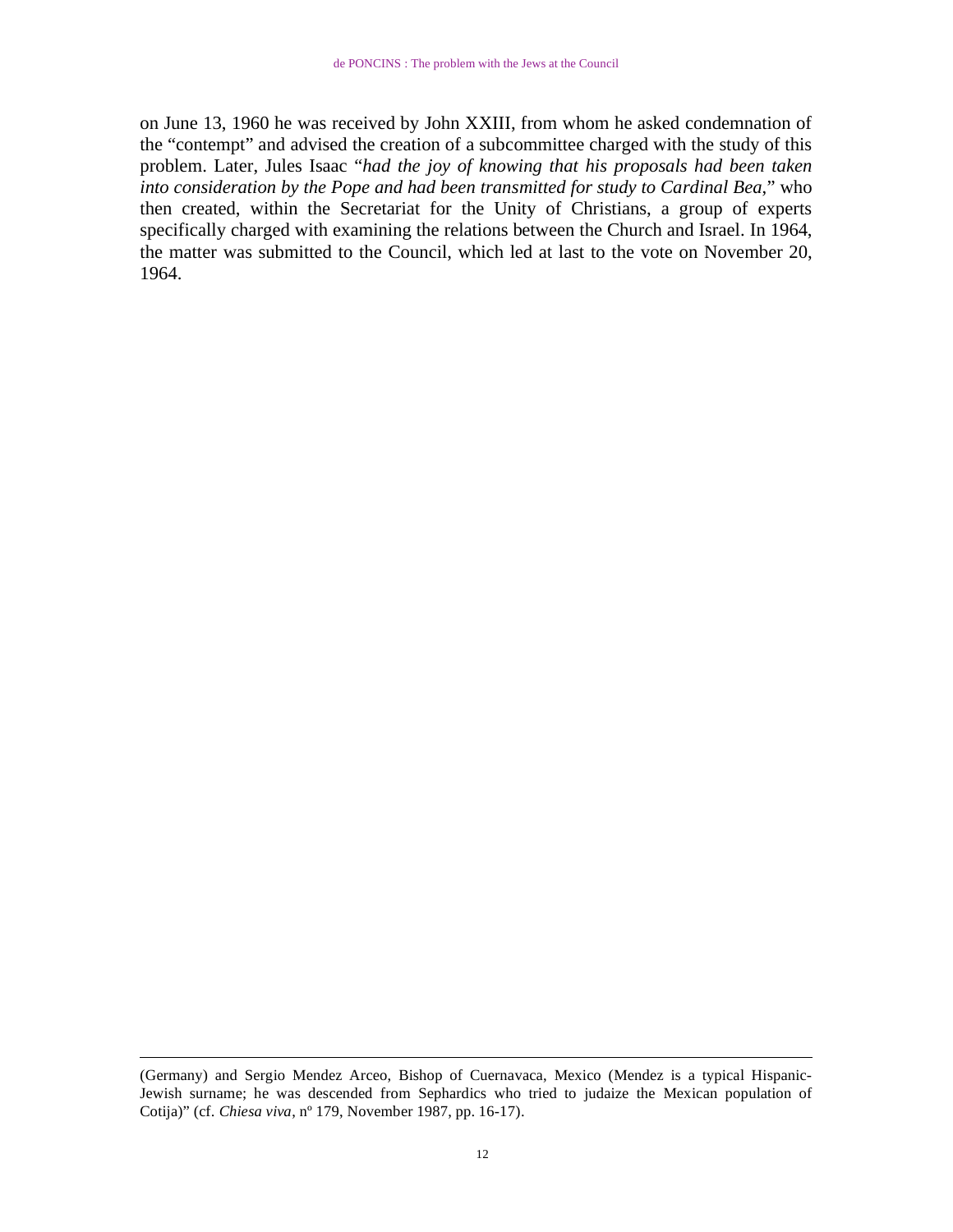**III** 

## **JULES ISAAC AND CHRISTIAN TEACHING**

Jules Isaac has devoted two books to criticizing and breaking down the two pillars of Christian teaching in regard to Judaism. In the first of these two works—*Jésus et Israël*—published in 1949 (596 pages), and reprinted in 1959,<sup>14</sup> Jules Isaac criticizes the Evangelists, and especially St. John and St. Matthew. "The historian has the right and the duty—the absolute duty—to consider the evangelical accounts as **factious testimonies** (against the Jews), with this aggravating circumstance that they are the only witnesses and all four go in the same direction; we have neither Jewish testimonies (of a certain value) nor pagan testimonies to compare with the first and wherewith to refute them. Now, in no other document is the partiality (*il partito preso)* of the Evangelists more evident and more accentuated; however, in no other case is the absence of non-Christian documents more regrettable than it is for everything regarding the story of the Passion [...]. However, it is clear that all four Evangelists have had the same concern, that is, to minimize Roman responsibilities, in order to augment those of the Jews... On the other hand, this partiality takes different shades: Matthew far exceeds not only Mark and Luke, but maybe even John. Is it any wonder? Brothers, if enemies, are the most relentless [enemies]; now, Matthew is Jewish, fundamentally Jewish, the most Jewish of the Evangelists. According to a tradition that seems well founded, he wrote "in Palestine and for the Palestinians," to demonstrate, in reference to the Old Testament, that Jesus Christ really was the Messiah foretold by Scripture [...]. But has all this been historically proven? **It is licit to doubt it**. It is not in fact surprising to note that of the three synoptics the most partial is Matthew, and that his account of the Passion is the most **tendentious**; for the moment, the **most impartial**—or the least impartial—is Luke, the only non-Jewish Evangelist, the only one from the "Gentiles."15 The Christian accusation against Israel, the accusation of deicide, an accusation of a crime—which is itself criminal—is the most serious, the most **harmful** and the most **iniquitous**. Jesus Christ was sentenced to the torture (*supplizio*) of the Cross, a Roman torture, by Pontius Pilate, a Roman procurator [...]. But the four Evangelists, unanimous on this point, affirm that Jesus Christ was delivered into the hands of the Romans by the Jews; only because of irresistible pressure from the Jews did Pilate, eager to present Jesus as innocent, condemn him to torture. So, not on the Romans, simple executors, but on the Jews lies the responsibility for the crime; this weighs upon them, with a supernatural weight which crushes them [...]. Only Matthew (27: 24-25) knows and says that the prosecutor Pilate washed his hands, according to Jewish custom, to rid himself of responsibility for the innocent blood which he was forced to shed. Only Matthew also notes that "all the people" exclaimed: "Let His blood fall on us and on our children." Mark, Luke and John know nothing, and say nothing, about the washing of the hands or the terrible exclamation. This verse, **which has caused so much harm**, and which has been exploited to the detriment of the Jewish people for so many centuries and by so many Christian authors, is only in the Gospel of

<sup>&</sup>lt;sup>14</sup> Cf. J. ISAAC, *Jésus et Israël*, Nouvelle Edition Paris, Fasquelle 1959.

<sup>&</sup>lt;sup>15</sup> \*"Per il momento, il **più imparziale** - o il meno imparziale - è Luca ...."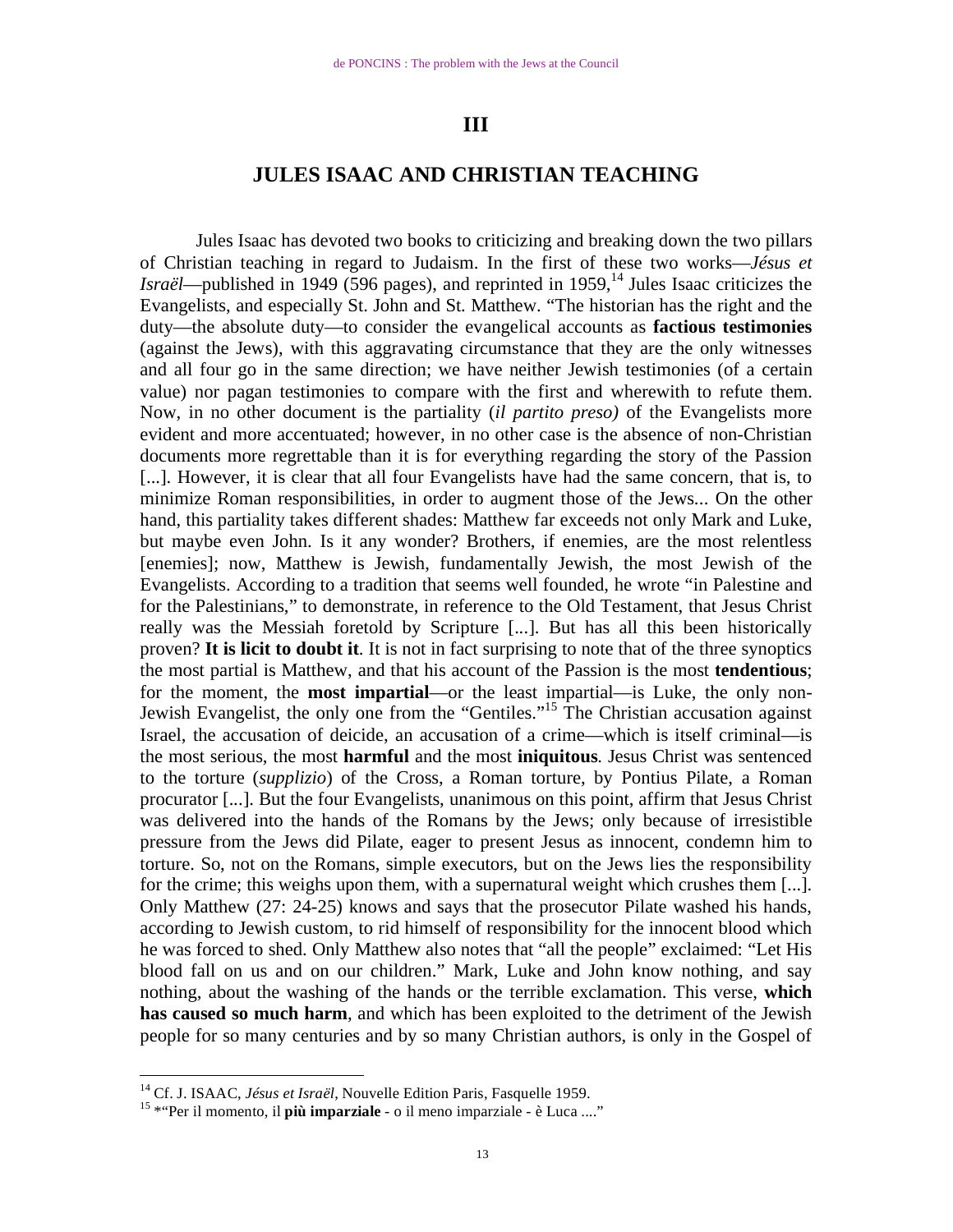Matthew, which makes it close then to the apocryphal gospels, and not corresponding at all to historical truth.16 In brief: in the story of the Passion revised and corrected by Jules Isaac, the Evangelists appear as **arrant liars**, of whom the most poisonous is without a doubt Matthew. "To him the palm for having launched with his hand the poisoned dart that cannot be extracted."<sup>17</sup> Jules Isaac peremptorily concludes by saying: "Never does the **tendentious** nature of a story, never its concern 'to make a point' appear with greater obviousness, an obviousness that bursts forth and culminates in these verses (24-25), generating conviction in every free spirit. **No, Pilate did not wash his hands according to the Jewish custom.** No, Pilate did not display his innocence. **No, the Jewish crowd did not exclaim: 'Let his blood fall on us and on our children'[...].** Why persist further? The reason is clear. It is for all people of good faith. I would say: it is also before God himself."<sup>18</sup>

<u>.</u>

<sup>&</sup>lt;sup>16</sup> Cf. J. ISAAC, *L'einsegnement du mépris* ("The Teaching of Contempt"), p.141<sup>17</sup> Cf. J. ISAAC, *Jésus et Israël*, p. 483. <sup>18</sup> Cf. J. ISAAC, *Jésus et Israël*, p. 493.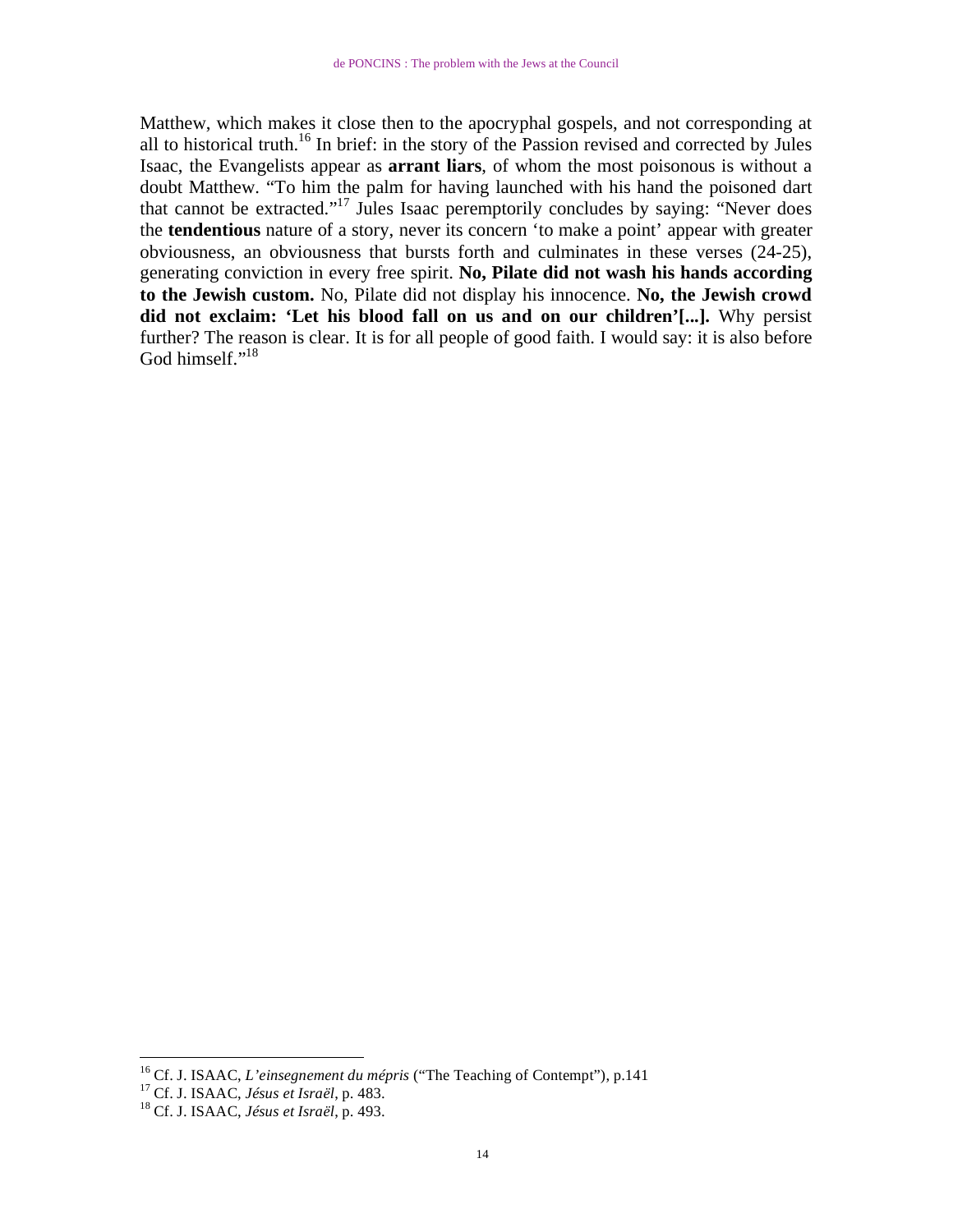#### **IV**

# **JULES ISAAC AND THE CHURCH FATHERS**

In the second of these works—*Genèse de l'antisémitisme*—published in 1956, Jules Isaac strove to discredit the Fathers of the Church. It is impossible to summarize in a few words a volume of 350 pages. Let us limit ourselves to mentioning some of its most characteristic passages: "It is true that in the pagan world there was a strong current of anti-Semitism, much earlier than Christian anti-Semitism; it is equally true that this anti-Semitism has at times sparked bloody conflicts or 'pogroms.' Just as there was a pagan anti-Semitism, whose origin dates back to the divine commandment, in what would Christianity find its justification for having inherited it (after having been itself a victim of it for a long time), and even more, after having pushed to paroxysm its **virulence**, **malignity**, **calumnies** and **mortal hatreds**? Against Judaism and its followers, no weapon has been more fearful than the 'teaching of contempt,' especially inculcated by the Fathers of the Church of the fourth century; and in this teaching no thesis was more harmful than the 'deicide people.' The Christian mentality is still steeped in the depths of its subconscious [...]. To fail to recognize this and not to stress it is equivalent to ignoring or disguising the largest source of Christian anti-Semitism."19 "This is the great source whence Christian sentiments are fed without certainly being the origin of them.<sup>20</sup> The 'teaching of contempt' is a theological creation."21 "We hear emerge for the first time throughout the centuries, like a dull noise, the chorus of accusations, Christian imprecations—permit me to say—spoken by those who are Christians only in name, because these do not accord with the words of charity, of mercy and of brotherly love, which are the fundamental teachings and the glory of Jesus Christ. 'Deicide': this is the accusation launched unreservedly and without any distinction against the whole Jewish people."22 "The blind violence of the ignorant masses is intimately linked to the cold

<sup>&</sup>lt;sup>19</sup> Cf. J. ISAAC, Genèse de l'Antisémitisme, Ed. Calmann-Lévy, Paris 1956, p. 327.

<sup>&</sup>lt;sup>20</sup> \*My translation of this sentence assumes *originarla* in the Italian text is a misprint for *originarli*.<br><sup>21</sup> Cf. J. ISAAC, *Genèse de l'Antisémitisme*, Ed. Calmann-Lévy, Paris 1956, p. 327.<br><sup>22</sup> Here are some extra towards Christ and Christians: **St. Justin** (100-165) writes: "You have killed the Just and before him his prophets, and now you reject perfidiously those who hope in him and in him who has sent him, God Almighty and the author of the universe; you dishonor them as much as you can and in your synagogues you raise up imprecations against those who believe in Christ, because you do not have the power put your hands on us, thanks to those who now govern us, but whenever you could, you did" (cf. *Dialogue with Trypho*, 16.4; PG 6, 511); **Origen** (185-253) thought that the Hebrew people as such had committed "the greatest of crimes" (see *Contra Celsum*, IV, 32; PG 11.1087), that of killing the Son of God. **St. Ambrose** (339-397) spoke of the Jews as a "parricide people" and loaded them with all the responsibility for the death of Jesus: "He (Jesus) was killed by the whole people of the Jews, and they persecute him still with their hatred" (cf. Psal. 39.14; PL 14, 1062); **St. Cyril of Alexandria** (370-444) speaks of the Jews [who had] become "Lord-killers" ("kyrioktoni"), and before him **St. Gregory of Nazianzus** (329-390), who accuses the Jews of having killed Christ "with deicide hands" ("chersi taìs theoktonis") (see PG 37,466). According to **St. Cyril of Jerusalem** (387), "Israel has crucified the Son of the (heavenly) Father and has thrown him out of the vineyard" (cf. *Cath*. XI); **Theodoret of Cyr** writes: "Up to today, Jews still execrate the Savior" (in Psal. 109, 28).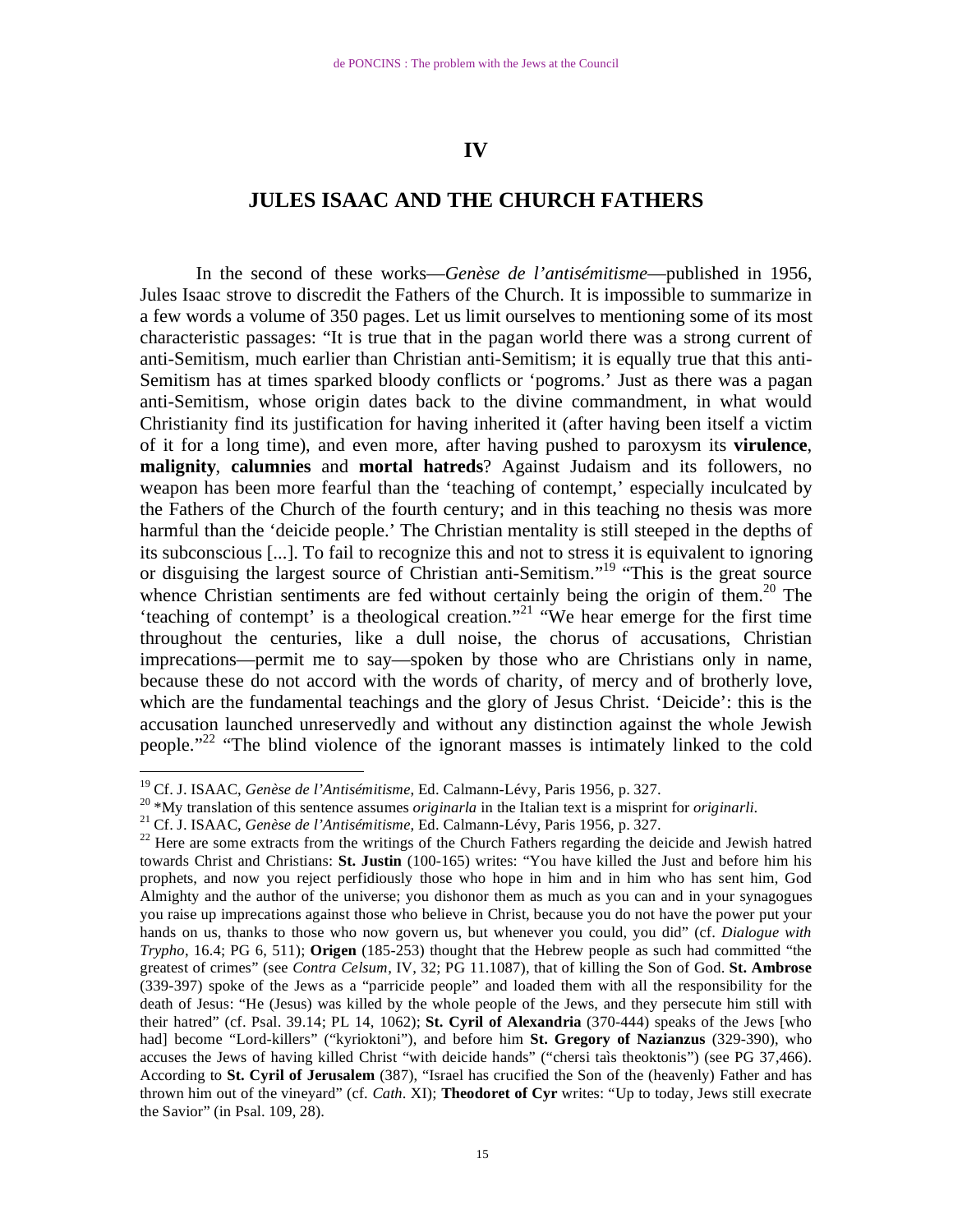science of the theologians. A fundamental accusation to which is linked the theme of capital punishment, of the terrible curse that rests on the shoulders of Israel, explaining (and justifying in advance) its unfortunate fate, its most cruel trials, the worst violence committed against it, torrents of blood flowing continually from its open and living wounds [...]. So that through a skilful manipulation, alternately, of doctrinal judgments and popular anger one makes fall back on God what, when viewed from the terrestrial sphere, is without doubt the result of human wickedness, this perversity, skilfully exploited in different ways from century to century, from generation to generation, and which culminated in Auschwitz, in the gas chambers and crematory ovens of Nazi Germany.<sup>23</sup> "We must acknowledge with sadness: almost all the Fathers of the Church took part, each with his own stone, in these feats of **moral lapidation** (not without material consequences): St. Hilary of Poitiers (315-367) and St. Jerome (347-420), St. Efrem (306-373) and St. Gregory of Nyssa, St. Ambrose and St. Epiphanius (315-403), a Jew by birth, and St. Cyril of Jerusalem, and I say no more. But in this illustrious court, venerable from other points of view, two names, among all, have the right to a special mention: the medieval sculptural allegory exalts (*raffigrande*) 24 the Greek orator St. John Chrysostom (Greek for 'mouth of gold'; N.d.R.) for the abundance and ferocity of his invectives, and for the overflowing of insults; and the great doctor of Latinity, St. Augustine, for his wonderful and (perilous) ingenuity in the development of a coherent doctrine."<sup>25</sup> After this global overview of the Church Fathers,<sup>26</sup> we shall now proceed to the individual cases, citing some passages of the study which Jules Isaac devoted to the great Doctors: St. John Chrysostom, St. Augustine, St. Gregory the Great and St. Agobard.

#### **St. John Chrysostom**

In 386, St. John Chrysostom (345-407) began to preach at Antioch, where there was a Jewish community. He first produced eight homilies against the Jews, whose tone "is often of an unheard-of violence. Therein are gathered together all the prejudices and all the insults. $27$  In him is more apparent than in others, together with a vehemence and sometimes with a measure of incomparable **coarseness**, this fusion of elements tainted with the popular anti-Semitic vein and with the prejudices of clear theological origin, by

<u>.</u>

<sup>&</sup>lt;sup>23</sup> Cf. J. ISAAC, *Jésus et Israël*, p. 351.<br><sup>24</sup> \*The Italian text reads: "l'allegoria scultorea medievale raffigrande l'oratore greco San Giovanni Crisostomo (dal greco "bocca d'oro"; N.d.R.) per l'abbondanza e la ferocia delle invettive, e per lo straripamento degli oltraggi; e il gran dottore della latinità, Sant'Agostino." I am unsure of the meaning of *raffigrande* which I have translated as "exalts." I do not know to what "medieval sculptural allegory" Isaac has in mind.<br><sup>25</sup> Cf. J. ISAAC, *Genèse de l'Antisémitisme*, p. 161.

<sup>&</sup>lt;sup>26</sup> St. Gregory of Nyssa apostrophizes the Jews thus: "Murderers of the Lord, murderers of the prophets, enemies of God, men who hate God, adversaries of grace, advocates of the devil, race of vipers, descendants of the Pharisees, synagogue of Satan, sinners, perverse men, stoners, enemies of all probity"(cf. *Oratio in resurrectionem Christi*).<br><sup>27</sup> According to St. John Chrysostom, the Jews, after the death of Jesus, gave themselves over to

committing the greatest evils and therefore "God hates them" (in the sense that he hates the evil they commit). With him, St. Atanasio (295-373), another Father of the Church, says that "the Jews are not the people of the Lord, but the heads of Sodom and Gomorrah" (cf. *De Incarnatione*, 40, 7).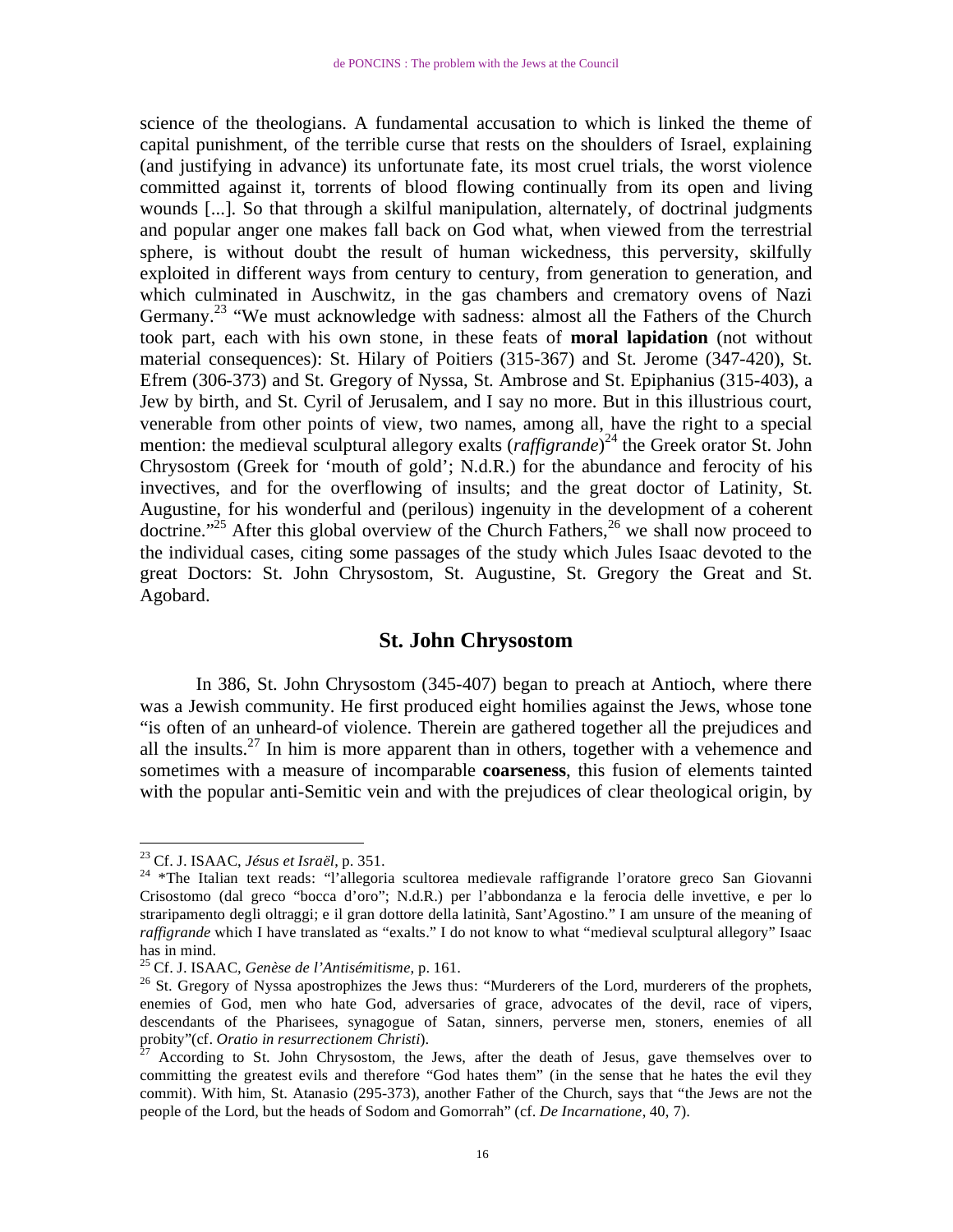means of the use of the biblical texts, the ultimate feature of Christian anti-Semitism.<sup>28</sup> "We say now: whatever was the purpose he pursued, this excess in outrage and slander is revolting in a sacred orator. These seeds of contempt and hatred are forever sprouting. Nice work, beautiful harvest; beyond the holy rhetoricians of the fourth century, piously working to drag their enemies into the mud, I see emerge in future centuries the countless legion of theologians, of Christian preachers, of teachers and writers, intent to embroider on the impressive themes of the carnal Jew, of the lecherous Jew, of the greedy Jew, the demonic Jew, the cursed Jew, the Jew the killer of prophets, the killer of Christ, the deicide; and they conscientiously applied themselves, in good faith, to make these dangerous, deadly and false notions penetrate into receptive minds; they were ready also—a logical consequence—to admit, with Chrysostom, that if the odious Jew had inherited exile, desperation, slavery, misery and shame, this is just (the justice of God); he has repaid for his misdeeds." "Today, at a distance of about one thousand six hundred years, if you want a clear conscience, you must convince yourself that one is dealing here with figures of speech; and so be it, but "we must understand" where the figures of speech lead which were introduced by the "Golden Mouth" and taken up through the centuries, as by a chorus, by myriads of disciples. The rhetorical figures have taken on a vital and virulent consistency and have become encrusted in millions of souls. Who would dare believe that the Christian soul is free of them today? Who can say if it will ever be free of them? And after the Christian preachers, see, come the shameful slanderers, the "Streicher Nazis."<sup>29</sup>

#### **St. Augustine**

Jules Isaac writes that St. Augustine (354-430) is less violent than the Greek orator. "(This Father of the Church) is not less passionately hostile to Judaism and the Jews; he is no less concerned to combat their persistent influence in order to preserve the faithful, and to forearm them with a complex of valid arguments in view of disputes with these stubborn men, these reprobates. The method is the same; very similar are the points of view and the interpretations of Sacred Scripture well before the coming of the Savior. Judaism is gradually corrupted, desiccated, made stale; after the revelation of Christ, it has no other inspirer than Satan. Those who once were the privileged children of God, now have become the children of the devil."30 "**In this passionate teaching that has defied the centuries and still today dares to raise its voice, there is no more respect for biblical truth than for historical truth.** One does not fear to make oneself a cruelly sharp soul in order the better to strike to death the old Israel by making use of the regrettable crucifixion and the diaspora."<sup>31</sup> "I have not yet said the essential thing, St. Augustine's own doctrinal contribution, [something] characteristic of his spirit, that is, the elaboration of an ingenious, opportune thesis, and therefore destined to a greater

<u>.</u>

<sup>28</sup> Cf. J. ISAAC, *Jésus et Israël*, p. 256.

<sup>29</sup> Cf. J. ISAAC, Genèse de l'Antisémitisme, pp. 162-164, 165-166. Isaac refers to **Julius Streicher** (1885- 1946), a teacher in Nuremberg appointed by the Führer, in 1925 to be *Gauleiter* of Franconia, who conducted for two decades a very ferocious anti-Semitic campaign that ended with his hanging at the Nuremberg trial on October 16, 1946.<br><sup>30</sup> Cf. J. ISAAC, *Genèse de l'Antisémitisme*, p.166.

<sup>&</sup>lt;sup>31</sup> Cf. J. ISAAC, *Genèse de l'Antisémitisme*, p.167.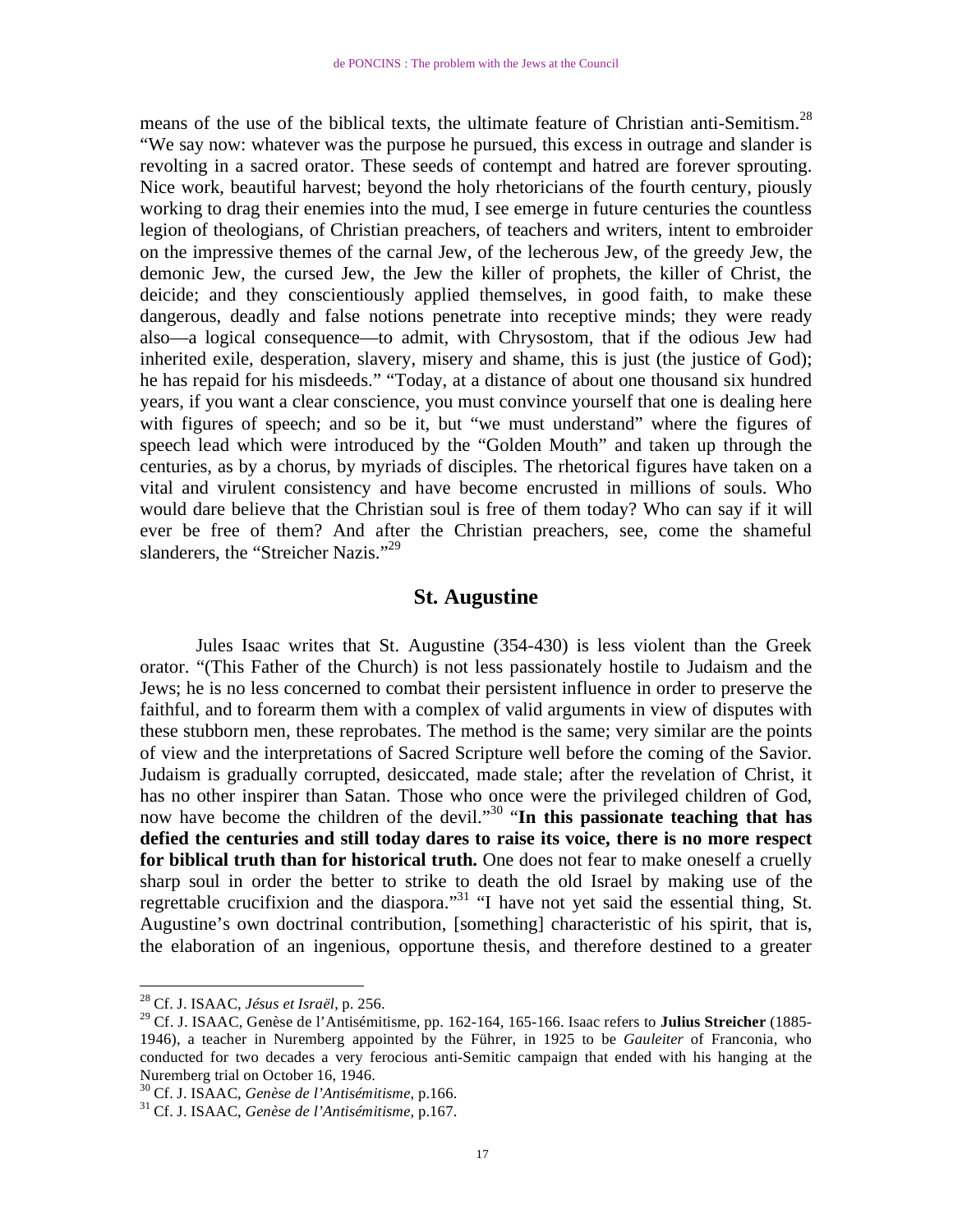(theological) fortune: the doctrine of the 'witness people'[...]. If, in spite of everything, there are still Jews who have refused to believe in Christ, it is because it is necessary that they exist; because God wanted thus in his supernatural wisdom, to testify, to testify to the Christian truth. In fact, they prove it through their sacred books, along with their diaspora [...]. Right now, we see the radical difference that distinguishes the Christian system of debasement from its **modern imitator, the Nazi system; blind and ignorant** are those who do not recognize their profound bonds! Nazism was a stage, a short stage that preceded the mass extermination; that other, in contrast, entailed (*implicava*) survival, but a shameful survival in contempt and decadence. It was therefore made to last, to harm, and slowly to torture millions of innocent victims." $32$ 

# **St. Gregory the Great and St. Agobard**

"We consider now the Church's teaching in the high Middle Age. There cannot be found such a perfect expression of it except in the masterpiece of St. Gregory the Great (540-604), who lived between St. Augustine and St. Agobard, at the end of the fourth century. After the Fathers of the Church, no work has been more echoed and more welcome, especially in Christianity and Catholicism in the West. No example can be more convincing, because we know already, by having seen him act as head of the Church and as head of the State, that, far from being a fanatic, this great Pope is immortalized for outstanding qualities: generosity of heart, moral elevation, fairness and humanity. Drunk with pride, the Jews have put all their energy to close their intelligence to the word of God's messengers. By losing humility, they have lost the understanding (*intellegenza*) of truth." This is the theme of the carnal people, closely connected to the previous theme (of Judaism degraded by the coming of Christ).<sup>33</sup> "Imitating the fourth Evangelist, St. Gregory continually abuses the word "Jews" by using it to describe the party of the opponents of Jesus Christ, and that means dooming the entire Jewish people to the contempt and hatred of the faithful: "The Jews have delivered the Lord and have accused him [...]. Not even the best examples were sufficient to lead this rough nation to serve God out of love, and not fear [...]. It was faithful only to the letter of the divine precepts [...], and sought in the divine words not a means of sanctification, but an occasion for pride."34 "The theme of the 'carnal people' is infinitely dangerous, because it leads with a fatal crescendo to the people of the "Beast," of the "Antichrist," and of the "devil," inspired by a perverse, diabolical hatred against God and his defenders."<sup>35</sup> "Such are the teachings of the Great Pope, for him purely doctrinal, and in practice reconcilable with the humanitarian duties of Christian charity and respect for legality. For him, but not necessarily for others [...]. The mediocre minds and hearts, always and everywhere in the majority, drew necessarily from this teaching a horror for the ignominy carved on the brow of the Jewish people: their crimes, their curse, and their satanic perversion. You do not need others, in this era and in every era, to unleash the barbarity of the 'Beast.'"<sup>36</sup> "I will not omit to say and repeat where such a teaching leads when launched with great

1

<sup>&</sup>lt;sup>32</sup> Cf. J. ISAAC, *Genèse de l'Antisémitisme*, pp. 168, 172, 267, 289.<br><sup>33</sup> Ibid.

<sup>34</sup> Cf. J. ISAAC, *Genèse de l'Antisémitisme*, p. 289. 35 Cf. J. ISAAC, *Genèse de l'Antisémitisme*, p. 290. 36 Ibid.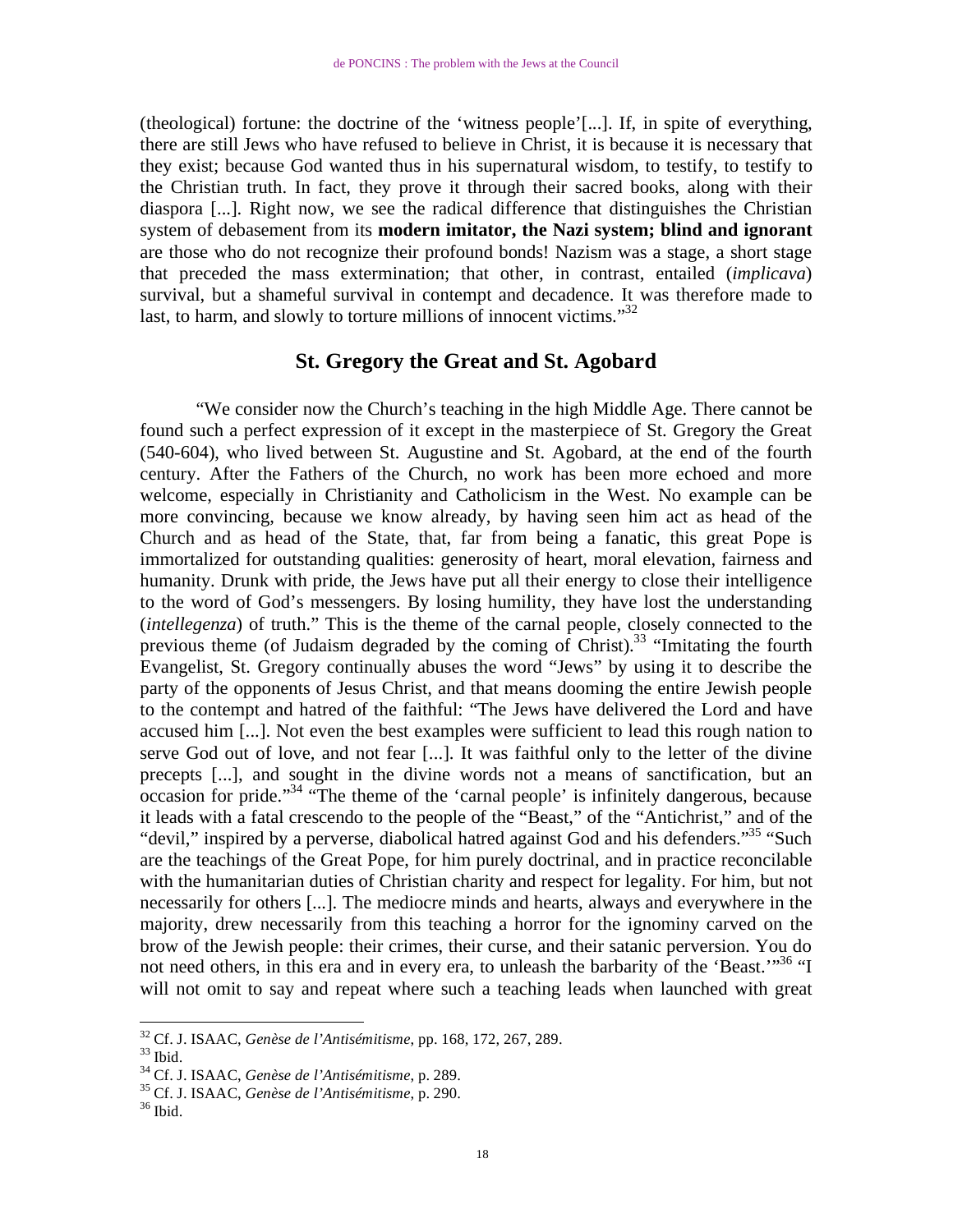velocity among the ranks of the **ignorant and cruel** faithful; it is not just a matter of 'unjust acts of violence' which they condemned, with their lips, but a matter of the most despicable consequences of crimes, of murder, of genocide, of great massacres, or monstrous 'pogroms.'"<sup>37</sup> "It's too simple to believe, or to let it be believed, that the worst acts of verbal violence are harmless, as if they did not risk generating the worst acts of actual violence. Between the mouth which outrages and the arm which strikes, which is the more culpable? Let us therefore leave St. Agobard, in spite of the apologists, his part and the weight of his responsibility."<sup>38</sup> "And so, by a methodical infiltration, a Christian man, who is not an angel, is irresistibly led to dream of punishment, vengeance and blood. If the occasion comes, whether it be the crusade, the plague or famine, or held back anger, accumulated in the bottom of hearts, easily reinforced in the popular belief by absurd calumnies inherited from paganism (the accusation of ritual homocide), the anger explodes, and there is always some fuse to set it off, and there follows the thousand and one "pogroms" of the Middle Ages, which pious eloquence and theological knowledge will know how to elevate to the plan for "providential punishment" and "divine vengeance."<sup>39</sup> "To maintain the contrary requires an inveterate and lunatic partiality, or blind obedience to a tradition, which in any case, as we know, is not 'normative,' [and] which should not then be imposed as a rule of thought even on the most docile son of the Church."40 In reality, it is a matter of a lively tradition, **infinitely harmful**, of a **criminal tradition** of which I have already spoken, and which leads—I repeat it—to Auschwitz and other places where six million Jews were murdered just because Jews!" [...] This is a disgrace not only to the German people, but to Christianity. Without centuries of Christian catechesis, preaching and **vituperation**, the Hitlerian catechesis, propaganda and vituperation would have been impossible."41 "How can we forget that Christianity, especially from the XI<sup>th</sup> Century onwards, has practiced against the Jews a policy of debasement and 'pogroms' which has lasted, among some Christian nations, up to the contemporary era, of which we still see today the survival in very Catholic Poland, and of which the Hitlerian system is nothing more than an atrociously perfected copy? Until the Christian churches and peoples will have recognized their initial responsibilities, and until they will have the keen desire to retract them, anti-Semitism will retain its virulence. Not long ago the Archbishop of York noted that there exists in Great Britain a latent anti-Semitism which is spreading everywhere, and the contrary would be really surprising, as the permanent source of this latent anti-Semitism consists of Christian religious teaching in all its forms."<sup>42</sup>

<sup>&</sup>lt;sup>37</sup> "Pogrom" is a Russian word that means "destruction." It was a matter of popular uprisings with massacres and looting against Jewish minorities accused of usury, fraud, ritual murders, frequent especially in Central and Eastern Europe in the nineteenth century and at the beginning of the twentieth century.

<sup>&</sup>lt;sup>38</sup> Cf. J. ISAAC, Genèse de l'Antisémitisme, p. 285.<br><sup>39</sup> Cf. J. ISAAC, *Jésus et Israël*, pp. 365-508.

<sup>&</sup>lt;sup>40</sup> "Per sostenere il contrario, si richiede un inveterato e forsennato partito preso, o la sottomissione cieca ad una tradizione che tuttavia, come si sa, non è "normativa," che non dovrebbe dunque imporsi come regola di pensiero nemmeno al figlio più docile della Chiesa." The purport and logic of this sentence are to me inscrutable.

<sup>41</sup> Cf. J. ISAAC, *Jésus et Israël*, pp. 365-508. 42 Cf. J. ISAAC, *Jésus et Israël*, p. 572.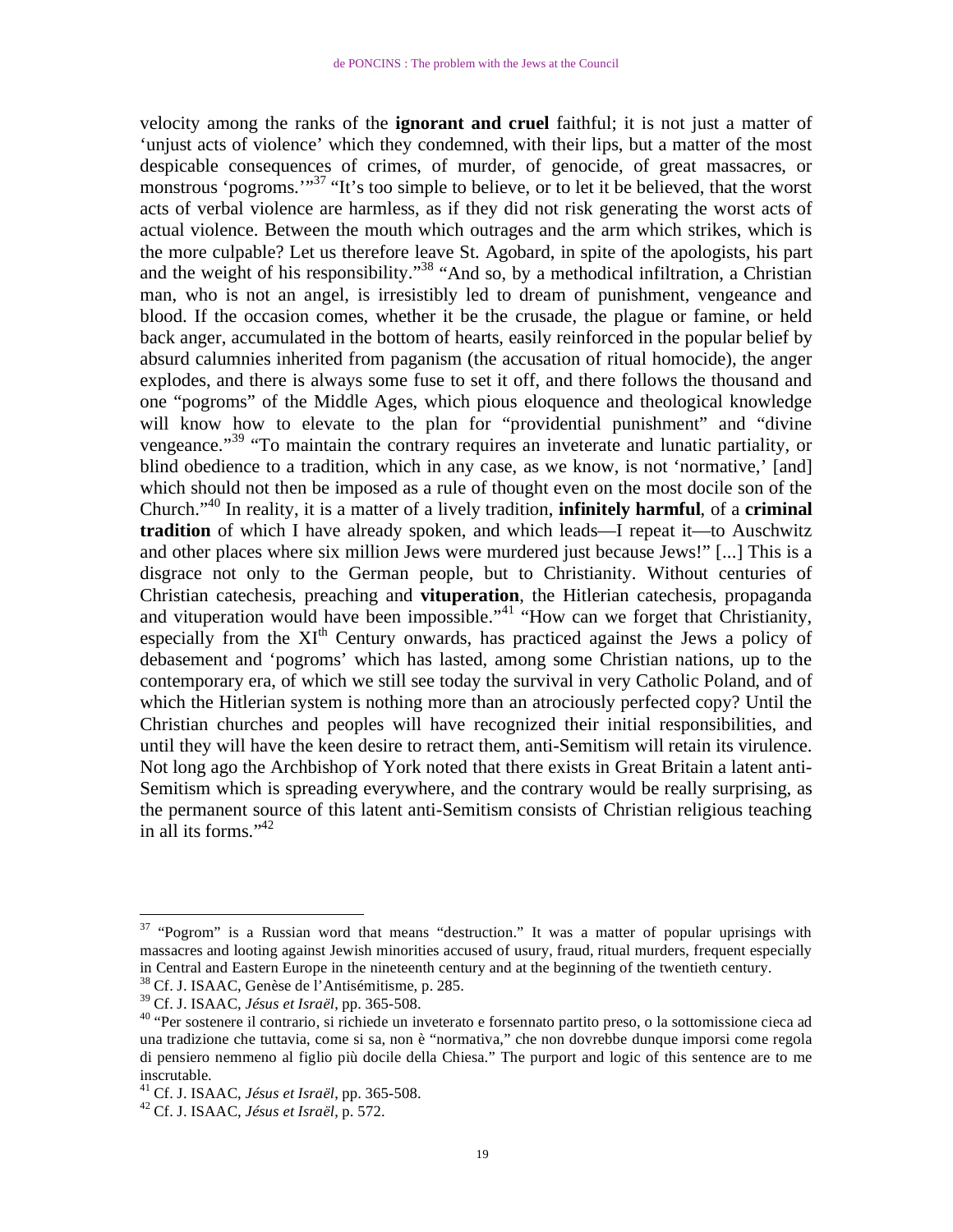#### **V**

# **WHAT JULES ISAAC DEMANDED FROM THE COUNCIL**

After reading the books by Jules Isaac, **Josué Jéhouda**, **Rabi**, **Elijah Benamozegh** (1822-1900), **Albert Memmi** and other contemporary Jewish authors, one understands very well the maneuver and trap set for the councilar Fathers. "**The Church**, writes Jules Isaac, **is the only culpable party; the Jews are completely innocent**, free from any responsibility, which falls thence uniquely on the Church, whose teaching is the inexhaustible source of anti-Semitism, the same anti-Semitism that has fermented throughout the centuries until it led to the cursed place: Auschwitz. Only the Church, therefore, must make an **act of reparation amending and rectifying its millenary teaching**." Following these remonstrances, Jules Isaac passed on to the practical realizations. He asked, or rather demanded, from the Council the following assurances:

 - The condemnation and the elimination of all racial, religious or national discrimination against the Jews;

- The modification or deletion of liturgical prayers regarding the Jews, and in particular those of Good Friday;

- The assertion that Jews are not responsible for the Death of Christ, for which the responsibility falls on humanity;

- The removal or annulment of those Evangelical passages which mention the crucial episode of the Passion, and in particular that of St. Matthew whom Jules Isaac coldly treats as a liar and falsifier;

- That the Church confess to shoulder all the wrongs that for two thousand years persist in a state of latent war between Jews and Christians and other men;

- The promise that the Church would assume in the future, in a definitive way, an attitude of humility, contrition and forgiveness toward the Israelites, or, finally, that it would make every effort to repair the wrong it caused, by amending and rectifying its traditional teaching according to his directives.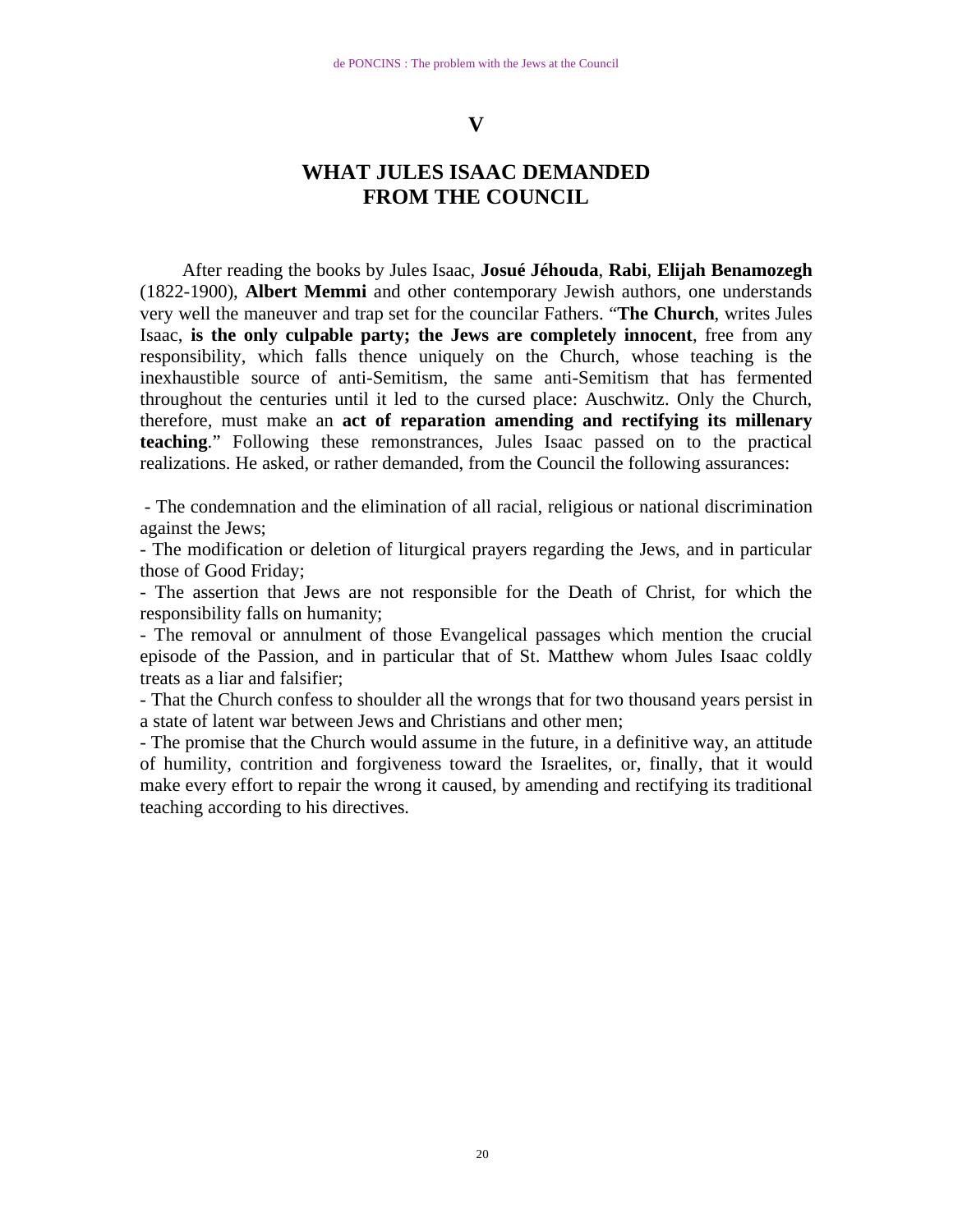#### **VI**

#### **THE "JUDEO-CHRISTIAN FRIENDSHIP"**

Despite the insolence of his *ultimatum*, and despite his virulent indictment against the Gospels and the teaching of the Fathers of the Church—which finds its foundation in the very words of Christ—Jules Isaac met right in Rome, among modern prelates, powerful support, starting with the many followers of the "Judeo-Christian Friendship." In the edition of January 23, 1965, the weekly [newspaper] *Terre de Provence* (*Land of Provence*), published in Aix, published a report of a talk given by **Msgr. Robert de Provenchères**, Archbishop of that diocese, about the "Judeo-Christian Friendship" at the inauguration of the "Avenue Jules Isaac," an event which had taken place that same morning. The article in question began in these terms: "A dense crowd was stuffed into the Ziromski amphitheater to hear the talk which Msgr. De Provenchères was about to give, as part of the 'Judeo-Christian Friendship' on the following theme: 'The Councilar Decree on the relations between Catholics and non-Catholics.' 'The Deacon Palanque first of all recalled the moving ceremony which had taken place that morning at 'Mount Saint-Eutrope' in the presence of the mayor, Mr. Mouret, Mr. Schouraki and Mr. Armand Lunel, President of the Friends of Jules Isaac. At this meeting, which focused on the councilar *schema* of the 3<sup>rd</sup> session of the Council, the figure of Jules Isaac was once again recalled. Msgr. De Provenchéres presented a first hand documentation, having himself participated in the Council. Later, expressing our gratitude for his geste (*gesto*), one gave him the floor. Msgr. De Provenchéres revealed how happy he was the evening of that memorable day of celebration to give his testimony, because the councilar work had procured him great joy. Speaking of Jules Isaac, he said that since their first meeting, in 1945, he held him in profound esteem, a respectful esteem that soon became tinged with affection.<sup>43</sup> The Councilar *schema* seemed to be the solemn ratification of that which was their conversation. The origin of this *schema* was due to a request by Jules Isaac to the Vatican, examined by more than 2,000 bishops. This initiative was taken by a layman and a secular Jew. Msgr. De Provenchéres observed then that great historical acts (*atti*) often begin from some deeds (*fatti*) and become consecrated subsequently. So [...] the meeting of Jules Isaac with John XXIII was the sign of the nascent Judeo-Christian friendship. [...] Msgr. De Provenchéres made afterwards a detailed report of the role played by Jules Isaac in Rome in the preparation for the Council. Then, Dean Palanque, thanking Msgr. De Provenchéres, noted the role that the bishop of Aix had played for the successful path of this *Schema*."<sup>44</sup> And since in this chapter we are treating the "Judeo-Christian Friendship," it is very interesting to see with what hauty and contemptuous

 $43$  \*My understanding of this passage is as follows: Msgr. De Provenchéres first gives a formal informative talk about the Council (not about Isaac). This is the planned talk that everyone came to hear. Then, the others, in gratitude to him either for this talk or for his having participated in the Council (it is unclear to what *gesto* refers), ask him to give another talk (unplanned and less formal) about the Council; and it is in this second talk that "the figure of Jules Isaac" appears.

<sup>44</sup> Cf. *Terre de Provence*, on January 23, 1965.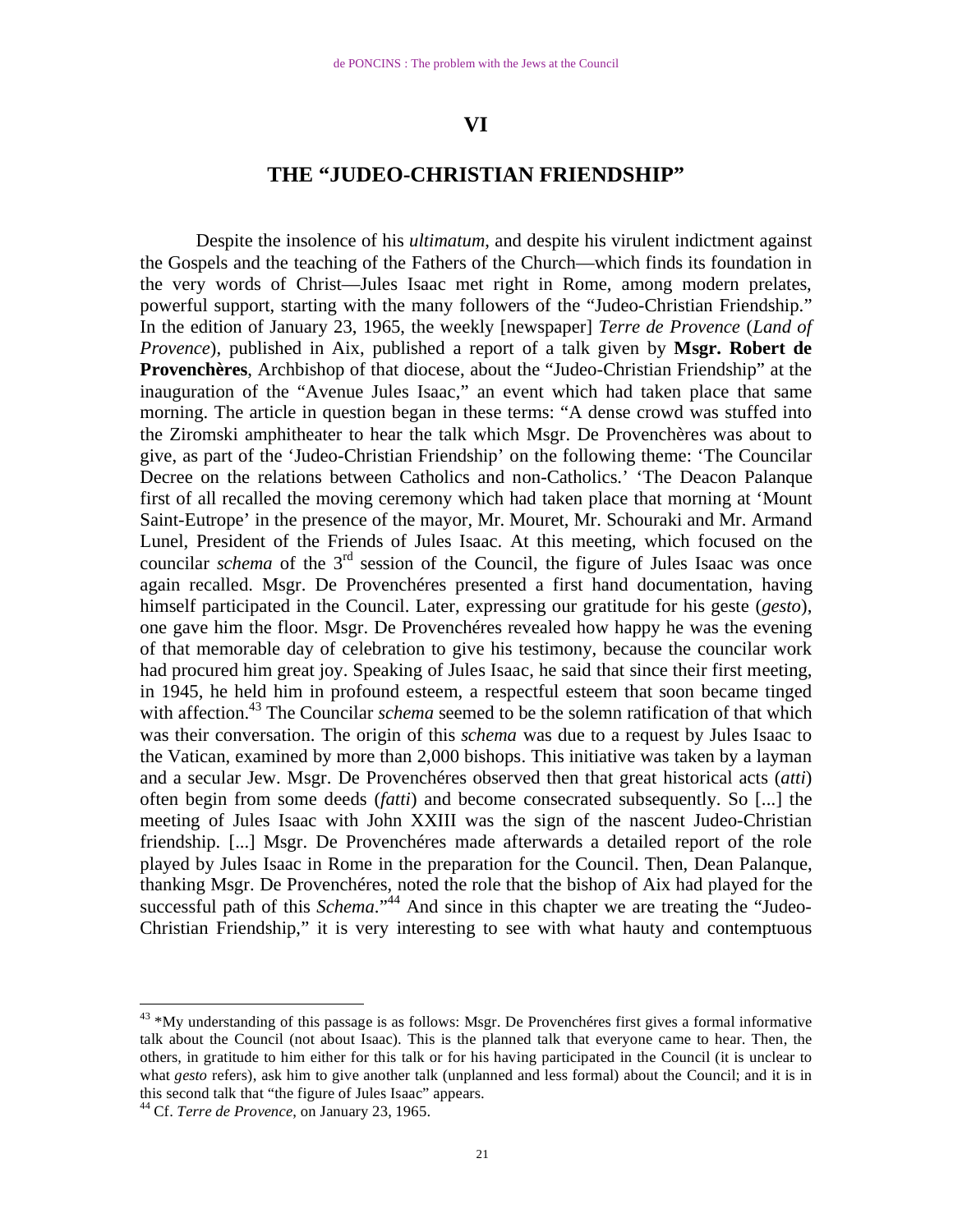irony Josué Jéhouda, one of the spiritual leaders of contemporary Judaism speaks of it:<sup>45</sup> "The current expression 'Judeo-Christian,' which points to the Jewish origin of Christianity, has even falsified the course of universal history because of the confusion which it provokes in minds. Abolishing in fact the fundamental distinctions between Jewish messianism and the Christian one, it joins together two radically contrasting notions. Putting emphasis exclusively on 'Christian' to the detriment of 'Judeo,' it makes disappear the Monotheistic messianism, a valid doctrine on all levels of thought, and reduces it to a purely confessional Messianism, preoccupied like Christian messianism with the salvation of the individual soul. The term 'Judeo-Christian,' though it designates a common origin, is without doubt **the most lethal concept**. It is in fact based on a 'contradiction in the adjective' (*contradictio in adjecto*) and has also falsified the course of history. It unifies, in a single expression, **two irreconcilable concepts**, and wants to demonstrate that there is no difference between day and night, between hot and cold, or between black and white; it therefore contains a ruinous confusion on which, however, you are trying to build a civilization. Christianity offers the world a **limited messianism** [...]; Even Spinoza, the thinker farthest from the historic monotheism of Israel, writes: 'Regardless of what some churches say about the assumption of human nature on the part of God, I confess that theirs is an absurd language, like that of those who affirm that a circle is covered by [or: dressed in] the nature of a square.<sup>46</sup> The dogmatic exclusivity that Christianity professes must finally stop [...] **Christian stubbornness** claims to be the sole heir of Israel and propagates anti-Semitism. This scandal sooner or later must end; first there will disappear and end the climate of lies in which Anti-Semitism is enveloped."47 This is called speaking clearly; but let us continue: "**Christianity is based on a faith which has emerged from a myth** which is tied to Jewish history, and [which is] not [tied] to a precise tradition transmitted by written and oral Laws, as is the case for Israel."<sup>48</sup> "Christianity yet claims to bring into the world the 'true' messianism which seeks to convert all pagans, Jews included. But as long as the monotheistic messianism of Israel lasts, even to the virtual state (*anche allo stato virtuale*), the Christian messianism is presented as that which it actually is, that is, an **imitation** disappears in the light of authentic messianism."49 It seems that Christians have given evidence of a certain **naiveté** while throwing themselves with enthusiasm into the trap of "Judeo-Christian Friendship," but we fear that in this case, once again, they have not been entirely innocent victims of Talmudic duplicity. When Jules Isaac and the other leaders of Judaism came to Rome, they were urged not to recall these passages found in their writings; they spoke of Christian charity, ecumenical unity, of common biblical affiliation, of the "Judeo-Christian Friendship," of the fight against racism and of the martyrdom of the Israelite people. They had won the game since the 1,651 bishops, cardinals, archbishops and

<sup>45</sup> Cf. J. JÈHOUDA, *L'antisémitisme, miroir du monde* ("Anti-Semitism, mirror of the world"), Ed. Synthésis, Geneva 1958.

<sup>46</sup> It is no coincidence that Jèhouda cites in its favor the Jewish philosopher **Baruch Spinoza** (1632-1677), whose relations with the Jewish Càbala, and the consequent continuous return to cabalistic teaching in his theses, are known to all the scholars of this special area (cf. for example, J. MEINVIELLE, *Influsso dello gnosticismo ebraico in ambiente cristiano* (*Influence of Jewish Gnosticism in Christian Environment*), Sacra Fraternitas Aurigarum in Urbe, Rome 1988, pp. 184-189.

<sup>47</sup> Cf. J. JÈHOUDA, op. cit., pp. 135-136.

<sup>48</sup> Cf. J. JÈHOUDA, op. cit., p. 132.

 $^{49}$  Cf. J. JÈHOUDA, op. cit., p. 155.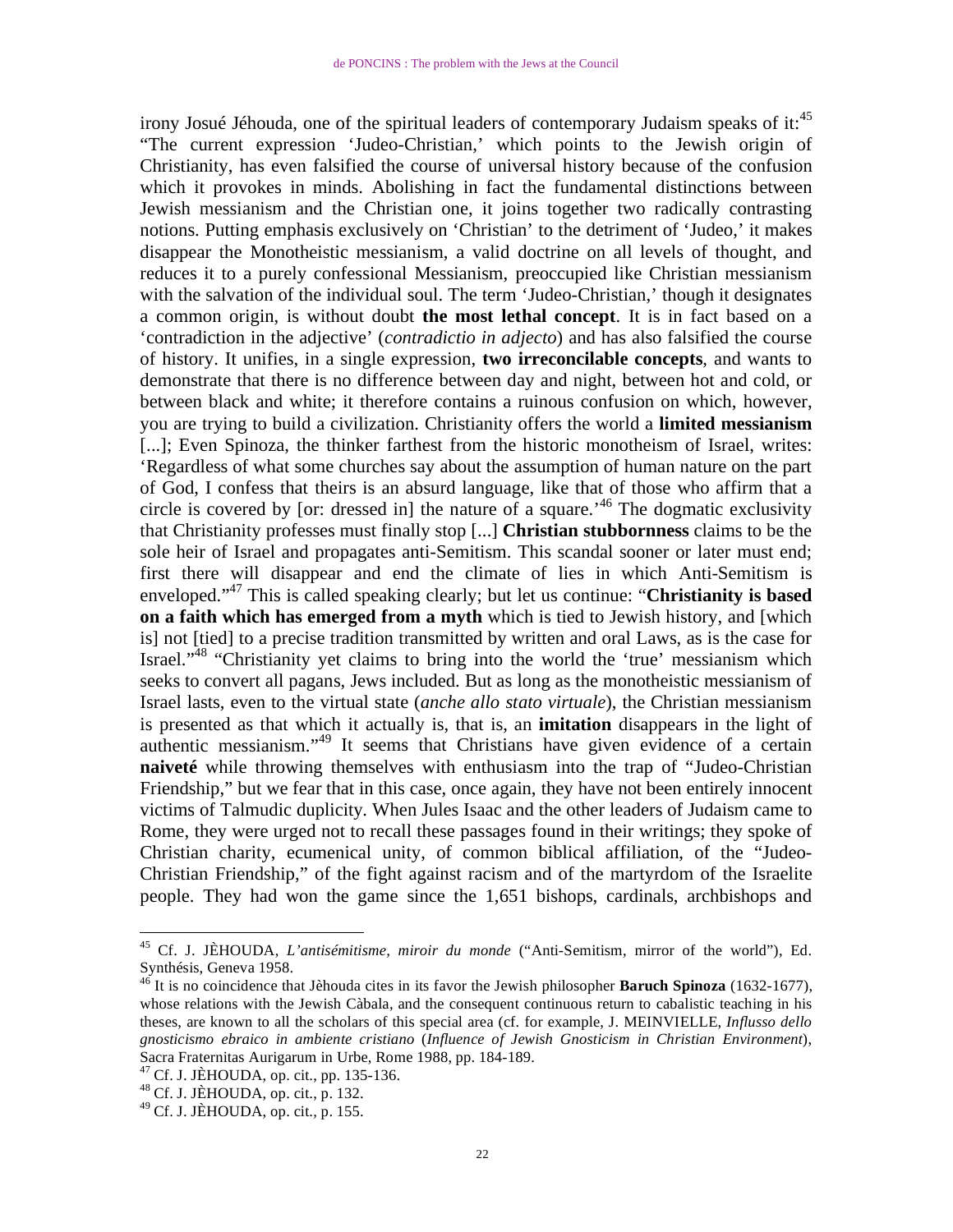councilar fathers approved the reform of the Catholic teaching according to the directives of Jules Isaac. The leaders of Jewish organizations did not tell the Pope and the Bishops: "Your Evangelists are patented liars. Your Fathers of the Church are counterfeiters and unjust because they spread worldwide hatred against Jews and have unleashed the barbarism of the 'Beast.' They were the precursors of Hitler and Streicher, and are therefore the true [persons] responsible for Auschwitz and the six million Jewish victims of Nazism." These accusations can be read clearly in the books by Jules Isaac, books that are for sale in all the bookstores, but, as it seems, the Councilar Fathers did not read them, as they have never read the books of Jéhouda, Benamozegh, Rabi, Memmi and so many others. No, Isaac and the heads of the major Jewish organizations did not say with Josué Jéhouda, one of the masters of contemporary Jewish thought: "Your monotheism is a **false monotheism, a bastard and falsified imitation of the only true monotheism**, the Jewish one, and if Christianity does not return to Jewish sources, it is condemned without remedy." They did not say with the glory of contemporary Jewish thought, the rabbi of Livorno, Elijah Benamozegh: "**The Christian religion is just a false religion calling itself divine.** For it and the world there is no other way of salvation than to return to Israel."50 They did not say with Memmi: "**For Jews, your religion is a blasphemy and a subversion. For us, your God is the devil, that is, the essence** (*concentrato*) **of evil on earth.**"<sup>51</sup> They did not say with Rabi "Conversion of the Jew to Christianity is tantamount to **treason** and to **idolatry** because it implies the **great blasphemy**, that is, the belief in the **divinity of a man**."<sup>52</sup> They were very skilful not to frighten Rome by clearly expressing their thought, and succeeded in having on their side a certain number of prelates. All this is a rather unusual story. How is it possible that several progressive bishops who, in their opposition to traditional Catholicism (qualified as "fundalmentalism" [*integrismo*]), have come to avail themselves of all weapons, including those poisoned by Jewish hatred against Christians? Nevertheless, one can rightly maintain that they constitute a minority. But then, how do you explain the success of the Jews in this quandary? It owes its good fortune to the two following reasons:

The majority of the councilar Fathers did not know the role played by Jewish organizations and Jules Isaac in the preparation of the *Schema*; they, moreover, had never read the works of the latter.<sup>53</sup>

Taken as a whole, the councilar Fathers understood poorly (*conoscevano male*) the Jewish question, and easily let themselves be fooled by the Jewish disquisitions, very

<sup>50</sup> Cf. E. BENAMOZEGH, *Israël et l'Humanité*, Ed. Albin Michel, Paris 1961; the first edition of this goes back to 1914.

<sup>51</sup> Cf. A. MEMMI, Portrait d'un juif ("Portrait of a Jew"), Ed. Gallimard, Paris 1962.

<sup>52</sup> Cf. RABI, *Anatomie du judaisme français* (**"**Anatomy of French Judaism"), Les Editions de Minuit, Paris 1962.

<sup>53 \*</sup>However, copies (in Italian or Spanish) of the book *Plot Against the Church* (*Complot Contra La Iglesia*) were, "following the first Italian edition, distributed in the Fall of 1962 among the Fathers of the Second Vatican Council." So we are told in the first paragraph of the "Introduction to the Spanish Edition" of this book; the same point is made in the last paragraph of the "Introduction to the Italian Edition." Cf. http://www.catholicvoice.co.uk/pinay .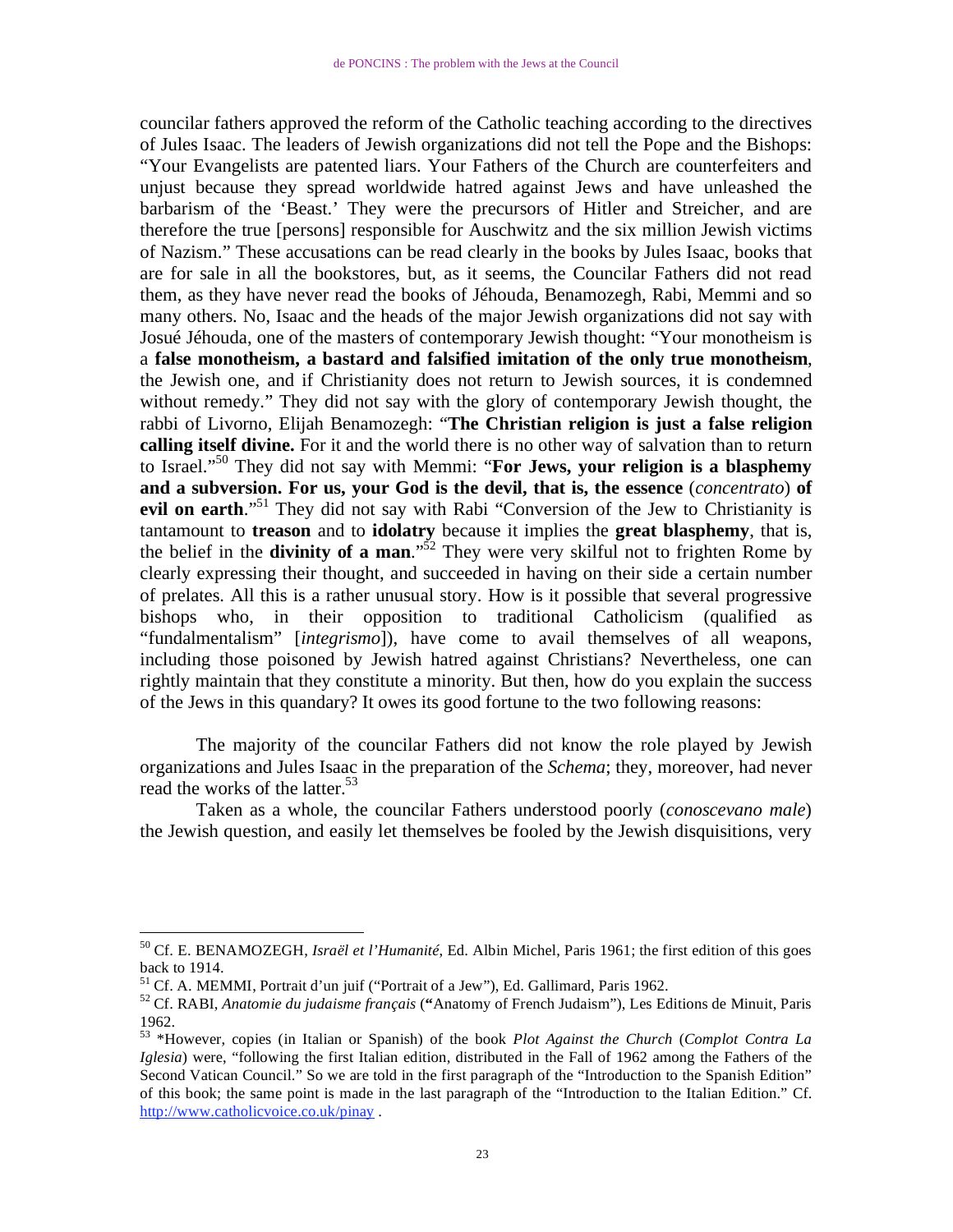ably presented with subtle and fearsome (*sottili e temibili*) "arguments" of the kind made by Jules Isaac.<sup>54</sup>

However it happened, the maneuver was conducted with great skill, and succeeded. The vote confirms this: 1,651 Fathers believed that the story of the Passion, in the version of Jules Isaac, was to be preferred to that of St. John and St. Matthew. These 1,651 bishops, archbishops and cardinals admitted that the teaching St. John Chrysostom, St. Augustine, St. Gregory the Great, St. Ambrose and St. Agobard had to be amended and adjusted according to the orders to Jules Isaac, about whom the Jewish writer Rabi recently said: his book *Jesus and Israel* has been "a successful weapon of war against that particularly harmful Christian teaching,"55 namely, the codified teaching by the above mentioned Fathers of the Church. By changing the liturgy of Good Friday and eliminating, among other things, the prayer of *improperi*, these 1,651 bishops gave support to Jules Isaac, who, when speaking of this prayer, said: "It is not easy to say what in it is the most striking, its beauty or its iniquity."<sup>56</sup> Apparently, the bishops believed that the iniquity of this prayer exceeds its beauty.<sup>57</sup> In short, the vote on November 20, 1964, behind the **appearance of Christian charity**, of reconciliation of Churches and of **ecumenical unity**, is another step on the path of **yielding**, of **abandonment of traditional Christianity**, and of the **return to Judaism**.

http://en.wikipedia.org/wiki/Nostra Aetate# note-3 <sup>55</sup> Cf. RABI, op. cit.

1

<sup>&</sup>lt;sup>54</sup> \*For such a "subtle and fearsome" argument by someone other than Isaac, cf. "Rabbi Heschel sent a statement to the Vatican stating, in part, 'Since this present draft document calls for "reciprocal understanding and appreciation, to be attained by theological study and fraternal discussion," between Jews and Catholics, it must be stated that spiritual fratricide is hardly a means for the attainment of "fraternal discussion" or "reciprocal understanding." A message that regards the Jew as a candidate for conversion and proclaims the destiny of Judaism is to disappear will be abhorred by Jews all over the world and is bound to foster reciprocal distrust as well as bitterness and resentment.' Heschel concluded with these nowfamous words, **'As I have repeatedly stated to leading personalities of the Vatican, I am ready to go to Auschwitz any time, if faced with the alternative of conversion or death.**'**"** 

<sup>56</sup> Cf. J. ISAAC, Genèse de l'Antisémitisme, p. 309.

<sup>&</sup>lt;sup>57</sup> Here is the text of the incriminated Holy Friday prayer, eliminated from the Roman Missal by John XXIII: "We pray also for the perfidious Jews, in order that the Lord our God remove the veil from their hearts, so that they too with us recognize our Lord Jesus Christ"; one should note that etymologically the term "perfidious" (from Latin pérfidis) means "without faith," and therefore, far from being an offensive word, it corresponds well to the Catholic doctrine expressed in this beautiful prayer. The same fate has befallen the prayer in the Preface of the Mass of the Third Sunday of Lent according to the Ambrosian rite: "Oh, how perfidious and stubborn is the evil race (*stirpe*) of the Jews, who boast of their carnal descent at the same time as they refuse to recognize the Father who is in heaven. O ungrateful people, many times already hit by exemplary punishments, who disdain the Father when present without knowing how to keep the absent [Father] (*che disdegna il Padre presente senza saper conservare l'assente*). It is quite just that we exult loudly, for having obtained the place and the kingdom of the Jews, thanks to Christ, our Lord."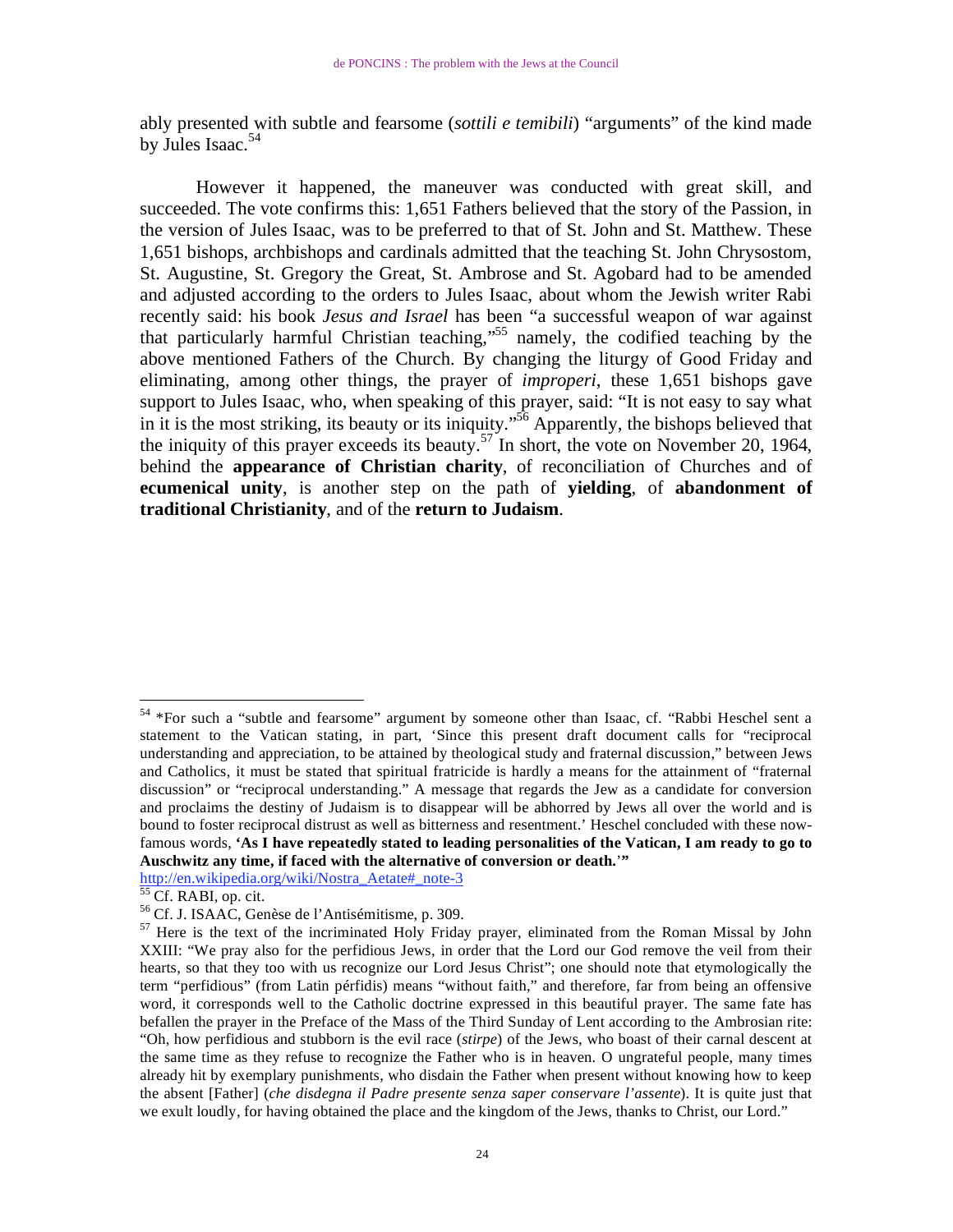### **VII**

# **JUDAISM'S STRUGGLE AGAINST THE CATHOLIC TRADITION**

In fact, behind the appearance of an ecumenical search for a reconciliation between religions and other equally seductive words, it was a matter of demolishing the bulwark of Catholic Tradition, defined by Josué Jéhouda as "the ancient fortress of **Christian obscurantism**." According Jéhouda, there were three attempts at the "straightening out of Christianity," which "sought to cleanse the Christian conscience of the miasmata of hatred"; three attempts at the straightening out (*raddrizzamento*) of Christian theology which had become suffocating and paralyzing; "three open breaches in the old fortress of Christian obscurantism." In fact, three important stages in the destruction of traditional Christianity:

- **The Renaissance**;

<u>.</u>

- **The Protestant Reformation**;
- **The French Revolution**.

In these three major movements, Jéhouda perceives the wonderful work of dechristianization to which each of them, in various forms, has powerfully contributed. He does not tell us this so brutally, since he is very skilful at handling the artifices of language, but that bursts forth clearly from his writings, as we will show with some quotes extracted from his works: "The Renaissance, the Protestant Reformation and the French Revolution represent the three attempts at straightening out the Christian mentality to put it in tune (*mettersi al diapason*) with the progressive development of reason and science, and while dogmatic Christianity continued to make itself obscure, the Jews were gradually emancipating themselves." Speaking of the Renaissance, he maintains: "We can affirm that if the Renaissance had not deviated from its original course to the detriment of the dualized Greek world (*a svantaggio del mondo greco dualizzato*), we would have had without a doubt a world unified by the creative thought and doctrine of the Kabbalah."58 We shall now proceed to the Reformation: "With the Reformation, which exploded in Germany fifty years after the end of the Renaissance, the universality of the Church was destroyed. Before Luther and Calvin, John Reuchlin,  $59^{\circ}$  a

<sup>58</sup> Cf. J. JÉHOUDA, op. cit., p.168. [\*I interpret this statement to mean that originally the Renaissance was inclined to reject the Greek and Catholic duality of (mortal) body and (eternal) soul, but later "deviated" from this line of thought and adopted this same duality. Cf. Section X below where Elie Faure expresses the Jews' desire to destroy "the Classical Greco-Latin and Catholic edifice."]

<sup>&</sup>lt;sup>59</sup> "With John Reuchlin, the humanist of Pforzheim (nephew of Melancthon, and a partner of Luther in the Protestant Reformation), the struggle for the introduction of the 'Cabala' into Christianity gains strength. (He) made use of his knowledge of Hebrew, as a key that helped him to enter the wonderful world of cabalistic science. [...] Reuchlin published two books: 'De verbo mirifico' ('On the Miraculous Word') and 'De arte cabalistica' ('On the Cabalistic Art'). [...] Rightly fearing a new prevalence of Judaism, the Dominican Santiago Hochstratten, professor of theology and researcher (*inquisitore*) in Cologne, took on the job of refuting John Reuchlin in his destruction of the 'Càbala.' In it, he proved that the cabalistic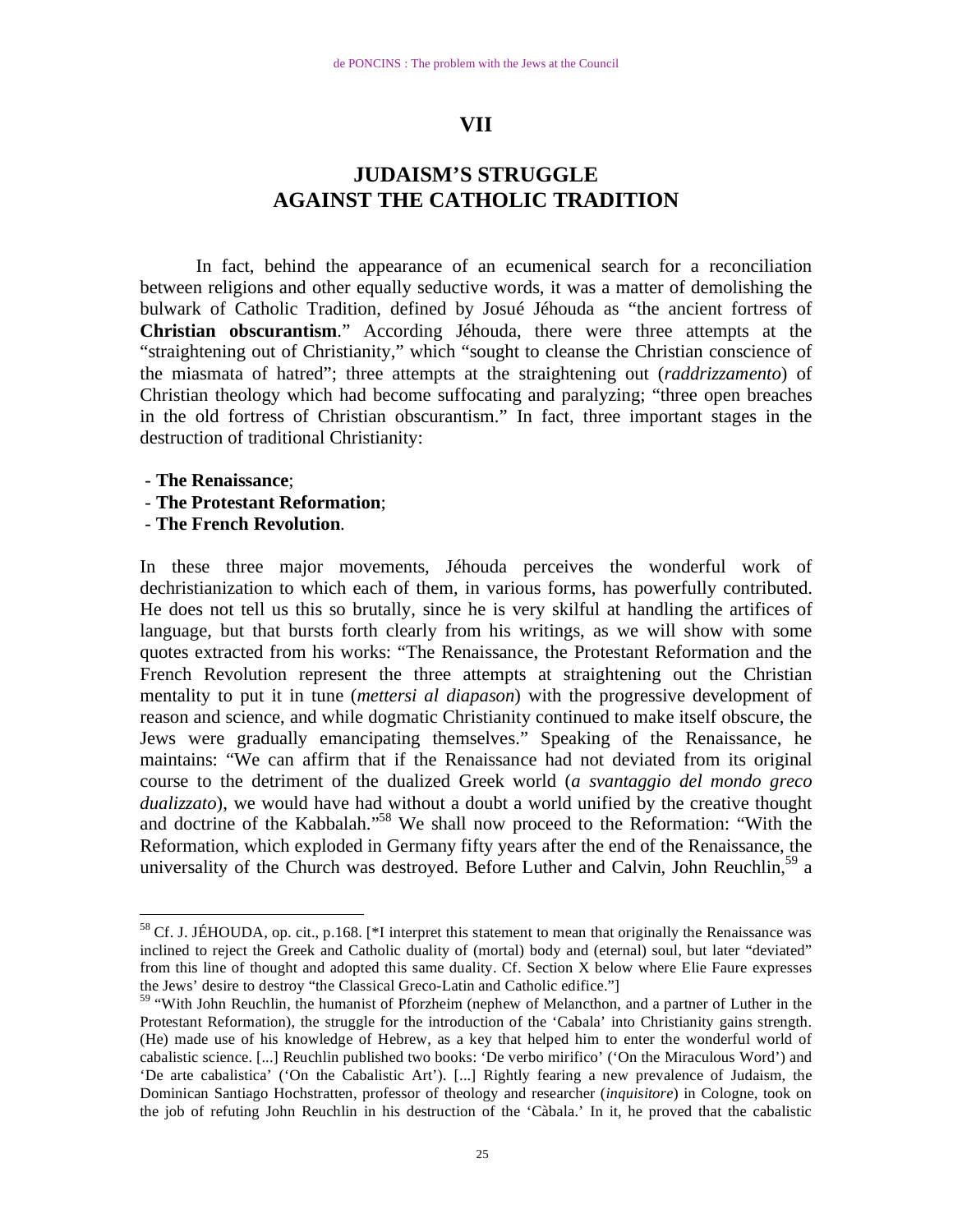disciple of Pico della Miràndola, shook the Christian conscience by maintaining from 1494 on that nothing was greater than the Jewish wisdom [...]. With the return to ancient sources, Reuchlin advocated also the return to Jewish sources. Finally, he had taken revenge on the convert Joan Pfeferkorn, who was calling loudly for the destruction of all 'Talmuds' existing in circulation. The new spirit that was to revolutionize the whole of Europe [...] appeared with regard to Jews and the 'Talmud' [...]. However, not without surprise, we found among the protestants as many anti-Semites as among Catholics." In short, Jéhouda concludes, "the Reformation was the revolt against the Catholic Church, which itself is already a revolt against the religion of Israel. $\cdot$ <sup>60</sup> Speaking of the French Revolution, Jéhouda affirmed: "The third attempt at the straightening out of the Christian position is accomplished after the failure at unification of Christianity through reform, it was driven by the French Revolution [...], which marked the beginning of atheism in the history of Christian peoples. This Revolution, having assumed a quite anti-religious attitude, extended into Russian Communism, and contributed powerfully to the dechristianization of Europe."<sup>61</sup> And to crown this straightening out of the Christian mentality, there came **Karl Marx** (1818-1883) and **Friedrich Nietzsche** (1844-1900). "In the nineteenth century, two new attempts to make healthy (*risanare*) the mentality of the Christian world were made, respectively, by Marx and Nietzsche.<sup> $52$ </sup> In truth, "the deep sense of history is the same in every age, and it's a struggle, tough and open (*sorda e aperta*) 63 between the forces working for the progress of humanity and the forces that cling to crystallized values, obstinately trying to maintain what exists to the detriment of what must yet come [into being]."<sup>64</sup> For Jewish thinkers, the councilar reform was supposed to constitute a new stage on the road to the abandonment, the **yielding** and the destruction of the Catholic Tradition (*Tradizionale cattolica*),<sup>65</sup> emptied little by little of its substance.

doctrine was not in fact supportive of Christian dogmas, but rather denied them, and that Reuchlin's books were teeming with erroneous propositions" (cf. J. MEINVIELLE, op. cit., pp.164-165).<br><sup>60</sup> Cf. J. JÉHOUDA, *op. cit.*, pp.169-172.

<sup>&</sup>lt;sup>61</sup> Cf. J. JÉHOUDA, *op. cit.*, pp. 170-172.<br><sup>62</sup> Cf. J. JÉHOUDA, *op. cit.*, p. 187. The real name of the Jew Marx was **Mordekkai Levi**.<br><sup>63</sup> \**sorda e aperta* The basic meaning of the adjective *sordo* is "deaf"; but i senses ("dull" and "muted" of sounds; "insensible" and "indifferent" of people; "secret" and "hidden" of anger; "prolonged but not intense" of suffering), none of which seems to me particularly appropriate to juxtapose in this context with *aperto* ("open"). The translation "tough" is my best guess.<br><sup>64</sup> Cf. J. JÉHOUDA, *op. cit.*, p. 186.<br><sup>65</sup> \*I take "*Tradizionale*" in the Italian text as a misprint for "*Tradizione*."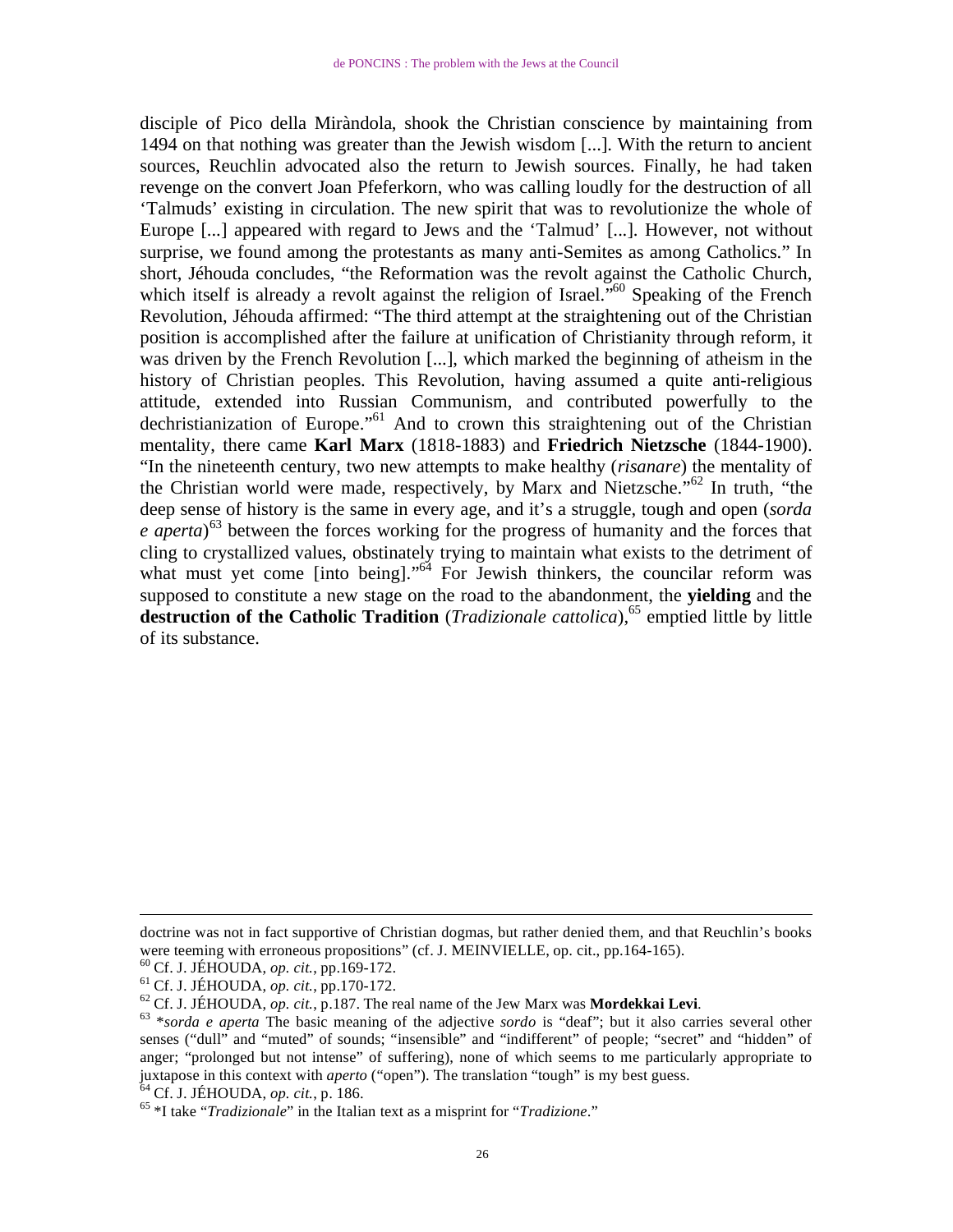#### **VIII**

# **ONLY THE MONOTHEISM OF ISRAEL IS OF DIVINE ESSENCE**

Actually, it was a matter of a new episode and a new battle with the context of the millennial Judeo-Christian clash. Here's how Jéhouda, Rabi, Benamozegh and Memmi depict for us this clash: "Christianity—Jéhouda tells us—stubbornly refuses to consider Israel as its father on the spiritual level [...]. To believe that Christianity is the 'fulfilment' (*pienezza*) of Judaism, that it is its culminating point, or that Judaism has been completed by Christianity is (*significa*) to corrupt in the root (*in radice*) universal monotheism [...]. Now is the time when it will be necessary to effect the indispensible purification of the Christian conscience by means of the doctrine of Jewish universal monotheism."<sup>66</sup> "Christian anti-Semitism, while calling itself messianic, claims to replace the messianism of Israel with the faith in a crucified God who assures to every faithful personal salvation. Abasing Jewish messianism by putting it at the level of paganism, Christianity aims to convert all Jews to a **reduced messianism** [...]. But as long as the monotheistic messianism of Israel shall last, even only in a virtual mode, the Christian one will always appear as what it is: **an imitation tottering in the light of authentic messianism** [...], and anti-Semitism will continue as long as Christianity refuses to face its true problem, which is due to the **betrayal of monotheistic messianism**."67 "**Christian stubbornness** claims to be the sole heir of Israel and advocates anti-Semitism. Sooner or later this scandal must end; first there will end and disappear the climate of lies which surrounds anti-Semitism."68 Let us hear now Elijah Benamozegh, one of the masters of contemporary Jewish thought: "If Christianity agrees to revise its thought about Judaism, it (*esso* = Judaism) will always be the true religion of the Gentiles."69 "The religion of the future must be based on some positive or traditional religion, wrapped in the mysterious prestige of antiquity. Now, among all the ancient religions, Judaism is the only one that claims to possess the religious ideal for the whole of humanity, because the work of Christianity is nothing but a copy which must be put before the original (*una copia che dev'essere posta davanti all'originale*) [...]. As it is the uncontested Mother, it is the more ancient religion which will become the newest [...] in front of Christianity [...] **with its claimed divine origin and its infallibility** [...]. To replace an authority which declares itself infallible and which is born only in year one of the Christian era or of the Muslim Hegira [...], we must find another **much more serious** infallibility which, beginning with the history of man on earth, will end with him.<sup> $70$ </sup> "The dreamed-of reconciliation among the first Christians, as a precondition for the Parusìa or the final advent of Jesus Christ, the return of the Jews into the Church, without which—all the different Christian denominations are in agreement on this—the work of Redemption remains incomplete, this return, we say, will be effected, as has been expected, but in the

<sup>&</sup>lt;sup>66</sup> Cf. J. JÉHOUDA, op. cit., pp. 10-11.

<sup>&</sup>lt;sup>67</sup> Cf. J. JÉHOUDA, *op. cit.*, pp. 154-160.<br><sup>68</sup> Cf. J. JÉHOUDA, *op. cit.*, p. 136.<br><sup>69</sup> Cf.. E. BENAMOZEGH, *op. cit.*, p. 18.<br><sup>70</sup> Cf.. E. BENAMOZEGH, *op. cit.*, pp. 34-35.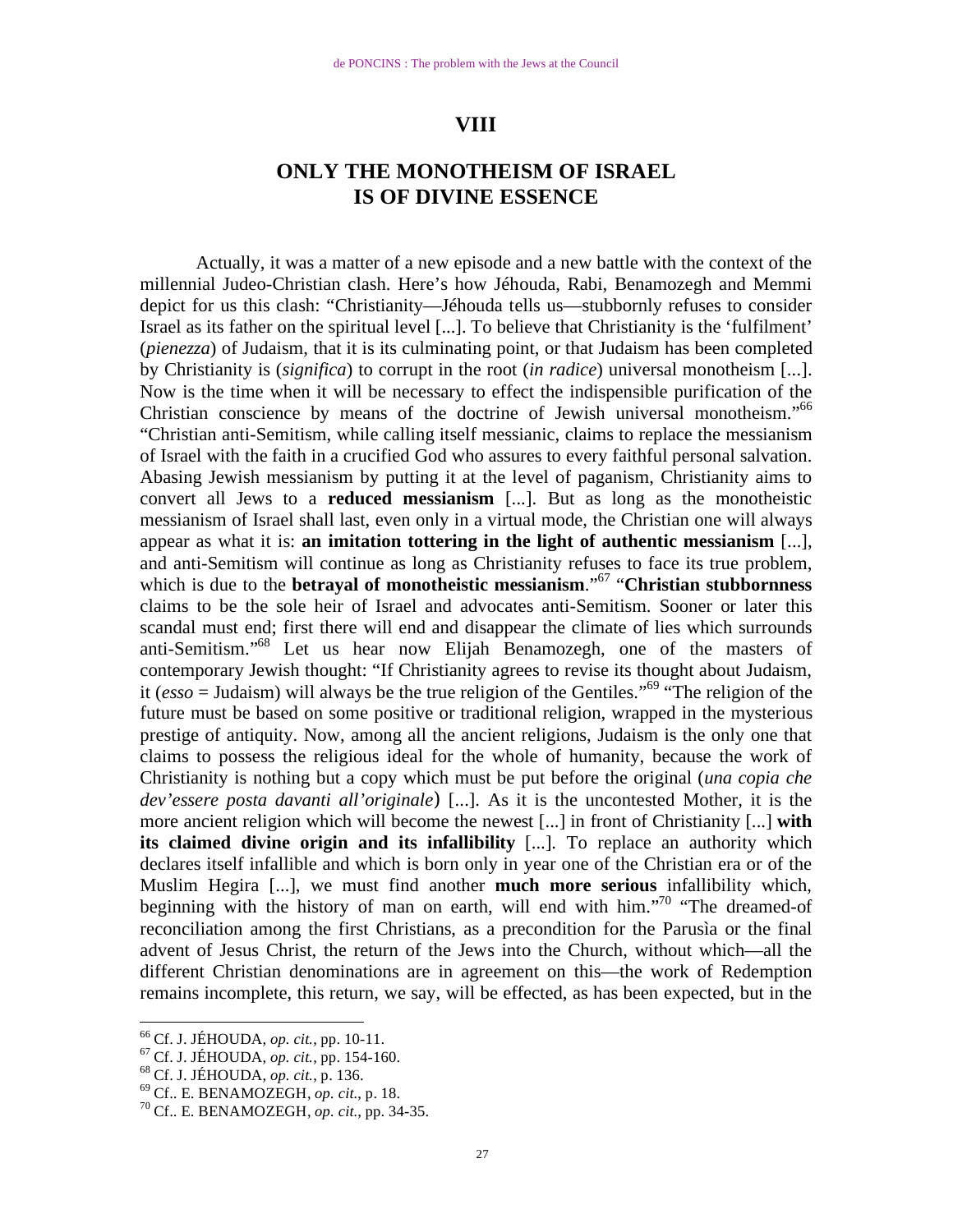only serious, logical and sustainable way and above all in the only way profitable for mankind. The unification of Judaism and the religions that have emerged from it will be realized, and, according to the words of the last of the Prophets, seal of Veggenti—as the doctors call Malachi—there will take place the cordial return of the children to their Father."<sup>71</sup>

<sup>&</sup>lt;sup>71</sup> Cf.. E. BENAMOZEGH, *op. cit.*, p. 48.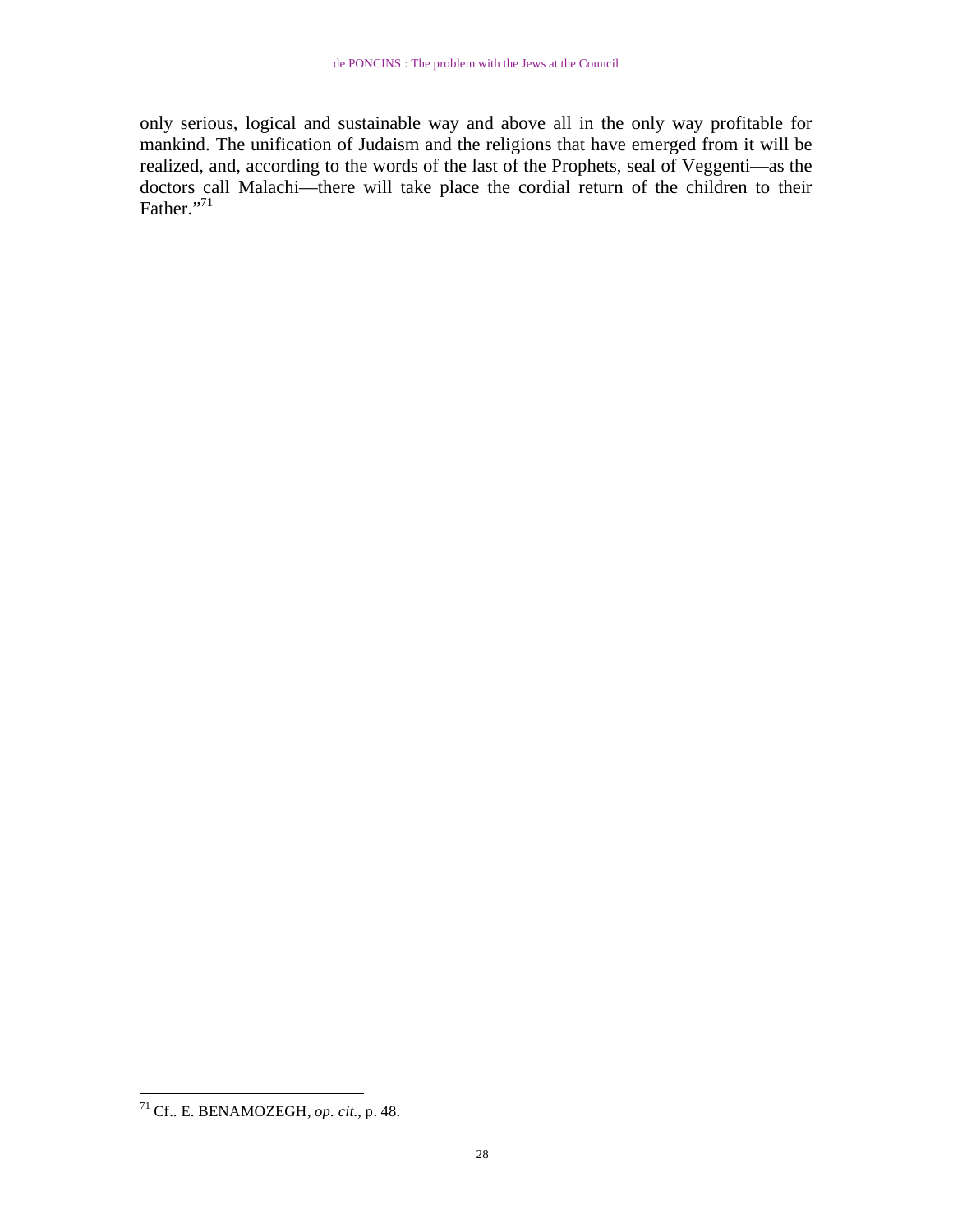**IX** 

# **SUPPOSING THAT JESUS CHRIST HISTORICALLY EXISTED**

Let us now pass on to Rabi: "Among Jews and Christians—Rabi said—there is an insurmountable divergence. It concerns Jesus. **Assuming that he historically existed, for the Jew he is neither God nor the son of God**. At most, you might say, as a last concession, the theory of Joseph Klauzer: **neither Messiah**, nor prophet, nor legislator, nor founder of a religion, nor  $\text{Tanna}^{72}$  nor Pharisean rabbi; for the Jewish nation, Jesus is a great moralist and an artist in parables [...]. The day in which it will be freed from the tales of the miracles and from mysticism, Jesus Christ's book of morals (the Gospel; N.d.R.) will be one of the most precious gems of Jewish literature of all time."<sup>73</sup> "Sometimes, I happened to imagine, in the last century, the last living Jew on his feet in front of his Creator, as is written in the 'Talmud'; the Jew, bound by oath, remains on his feet all the way from the Sinai. I imagine therefore this last Israelite who will have survived the outrages of history and the attractions of the world. What he will say to justify his resistance to the attritions of time and the pressure of men? I hear him; he says: "**I do not believe in the divinity of Jesus Christ**." It is logical that this profession of faith be scandalous for a Christian. But is the profession of faith by Christians not perhaps scandalous for us Jews? For us [...] the conversion to Christianity entails the **greatest blasphemy**, namely, the belief in the divinity of a man."<sup>74</sup> These writings are relatively recent. We return now to two thousand years ago and re-read the story of the Passion: "Then those, who had arrested Jesus, led him to the high priest Caiaphas, where were already assembled the scribes and the elders [...]. The chief priests and the whole Sanhedrin sought false testimony against Jesus, to put him to death; but they did not succeed in finding any, although they had made in advance many false witnesses. Finally, two of these presented themselves and said: 'He declared: "I can destroy the temple of God and rebuild it in three days."' And the high priest arose and said: 'You answer nothing? What is this that they testify against you?' But Jesus was silent. Then the high priest said to him: 'I beseech you, by the living God, that you tell us if you are the Christ, the Son of God.' 'You have said it,' Jesus replied, 'I indeed say to you: henceforth you will see the Son of Man seated at the right hand of God and come on the clouds of heaven.' Then the high priest tore his clothes, saying, 'He has blasphemed! Why do we still need witnesses? Now you have heard the blasphemy; what think ye?' 'He is guilty to

<sup>&</sup>lt;sup>72</sup> \*The *tannaim* (Hebrew: תנאים, singular גוגאום, *tanna*) were the <u>Rabbinic</u> sages whose views are recorded in the Mishnah, from approx. 70-200 CE. The period of the *Tannaim*, also referred to as the Mishnaic period, lasted about 130 years. It came after the period of the *Zugot* ("pairs"), and was immediately followed by the period of the *Amoraim*.

The root *tanna* () is the Talmudic Aramaic equivalent for the Hebrew root *shanah* (-), which also is the root-word of *Mishnah*. The verb *shanah* (שנה) literally means "to repeat [what one was taught]" and is used to mean "to learn." (http://en.wikipedia.org/wiki/Tannaim)<br><sup>73</sup> Cf. RABI, *op. cit.*, p. 204.<br><sup>74</sup> Cf. RABI, *op. cit.*, p. 188.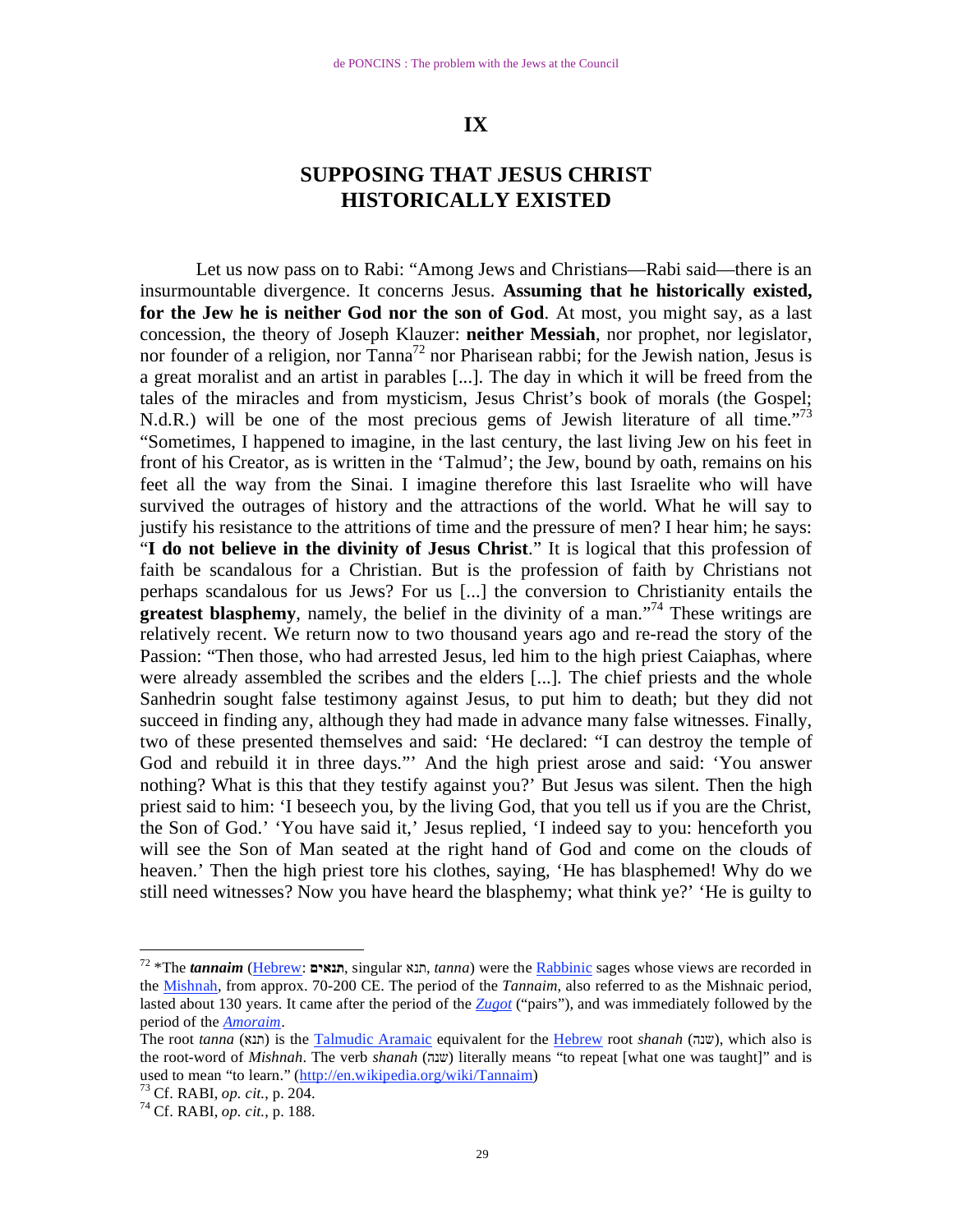death!'"75 (Matt. 26:57-66). After two thousand years, mutual positions remain unchanged, and the Judeo-Christian clash remains irreducible.

1

 $75$  This is how St. Luke describes the same incident: "Hardly had the day begun when the council of the elders of the people met with the chief priests and scribes; they led him before the Sanhedrin and said to him: 'Are you the Christ, tell us.' Jesus replied: 'Even if I tell you, you will not believe me; if I ask you questions, you will not answer me. But from this moment on the Son of Man will be seated at the right hand of the power of God.' They all said, 'You are then the Son of God.' And he said to them: 'You say it yourselves: I am he.' They answered: 'What need do we still have of testimony? We have heard it ourselves from his mouth'" (Luke 22:67-71). St. Mark's account is much more similar to that of St. Matthew.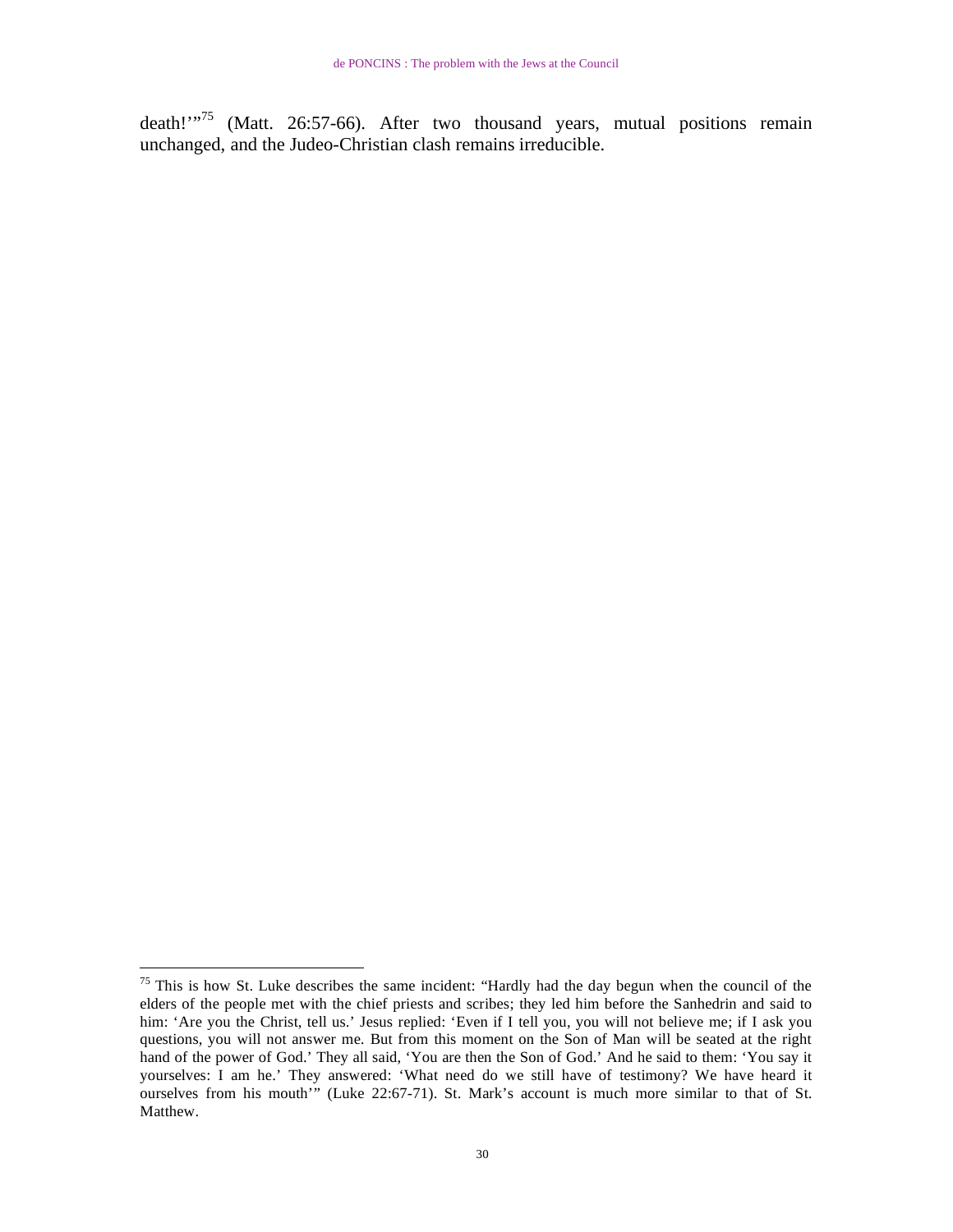# **ISRAEL AND THE REVOLTS OF THE MIND76**

The Jewish antagonism has been manifested in a continuous—even if underhanded—manner in the two thousand year course of the Judeo-Christian clash. "The Jew—**James Darmesterer** tells us—was the champion of reason against the mythical mind; in the intellectual night of the Middle Ages, only in it did he think that he could find asylum. Provoked by the Church which wants to persuade him, after having tried in vain to convert him by force, he undermines with irony and perspicacity some of her controversies, and, like no one else, knows how to find the vulnerabilities of her doctrine. The understanding of the Sacred Books, and even more the terrible sagacity of the oppressed, are his means to discover those points. He is the doctor of the incredulous; all the revolts of the mind are presented to him in the shade or under an open sky. He worked in the immense forge of curses of the great Emperor Frederick and of the princes of Swabia or Aragon; he fashions together this deadly arsenal of reasoning and irony that he offered then to the skeptical of the Renaissance and the libertines of the Seventeenth Century. And the sarcasm of Voltaire is none other than the heavy echo of a word murmured six centuries earlier, in the shade of the ghetto, or, even earlier, (in the Counter-Gospel of the I and II Century) at the time of Celsus and Origen, and at the very origins of the religion of Christ."77 For his part, **Elie Faure** (1873-1937), whose works were recently reprinted and highly publicized, talks about "this sarcastic snickering (Heine, Offenbach) towards all that is not Jewish [...]. His ruthless analysis and his irresistible sarcasm acted as vitriol." Following the course of our history, "it is easy to follow the trail, and although it is not possible to quantify the dissemination of Jewish thought, after its passage we can take note of its destructive power. **Sigmund Freud, Albert Einstein, Marcel Proust, Charlie Chaplin** opened up to us, in all senses, the prodigious streets which demolish the narrow lanes (*strettoie*) of the Classic Greco-Latin and Catholic edifice in which for five or six centuries the burning doubt of the Jewish soul was waiting for opportunities to destroy it. For it is necessary to note that its [sc. that of the Jewish soul] own skeptical pole appears to emerge for the first time from the complete silence that surrounds the action of the Jewish mind in the Middle Ages, silence in the middle of which, from the Renaissance onwards, some voices burst forth, and which [sc. silence] today is annihilated by a great din." Yes, "is it possible to consider the Jew as anything other than a demolisher armed with corrosive doubts who, since the times of the Greeks, has always opposed Israel to the sentimental idealism of Europe? [...] His historic mission is clearly defined, and perhaps forever. It will be the main factor of each apocalyptic period, as it was at the end of the ancient world, and as it will be at the end of the Christian world in which we live."<sup>78</sup>

<sup>&</sup>lt;sup>76</sup> \*"Israele e le Revolte dello Spirito"; *spirito* can of course mean "spirit" as well as "mind."

<sup>&</sup>lt;sup>77</sup> Cf J. DARMESTERER, cited in A. SPIRE, *Quelques juifs* ("Some Jews"), Ed. B. Grasset, Paris 1928.<br><sup>78</sup> Cf. E. FAURE, *L'ame juive* ("The Jewish soul"); cited in *La question juive vue par vingt-six éminentes* 

*Personnalités juives* ("The Jewish question as seen by twenty-six prominent Jewish Personalities"), Ed. EIF, Paris 1934.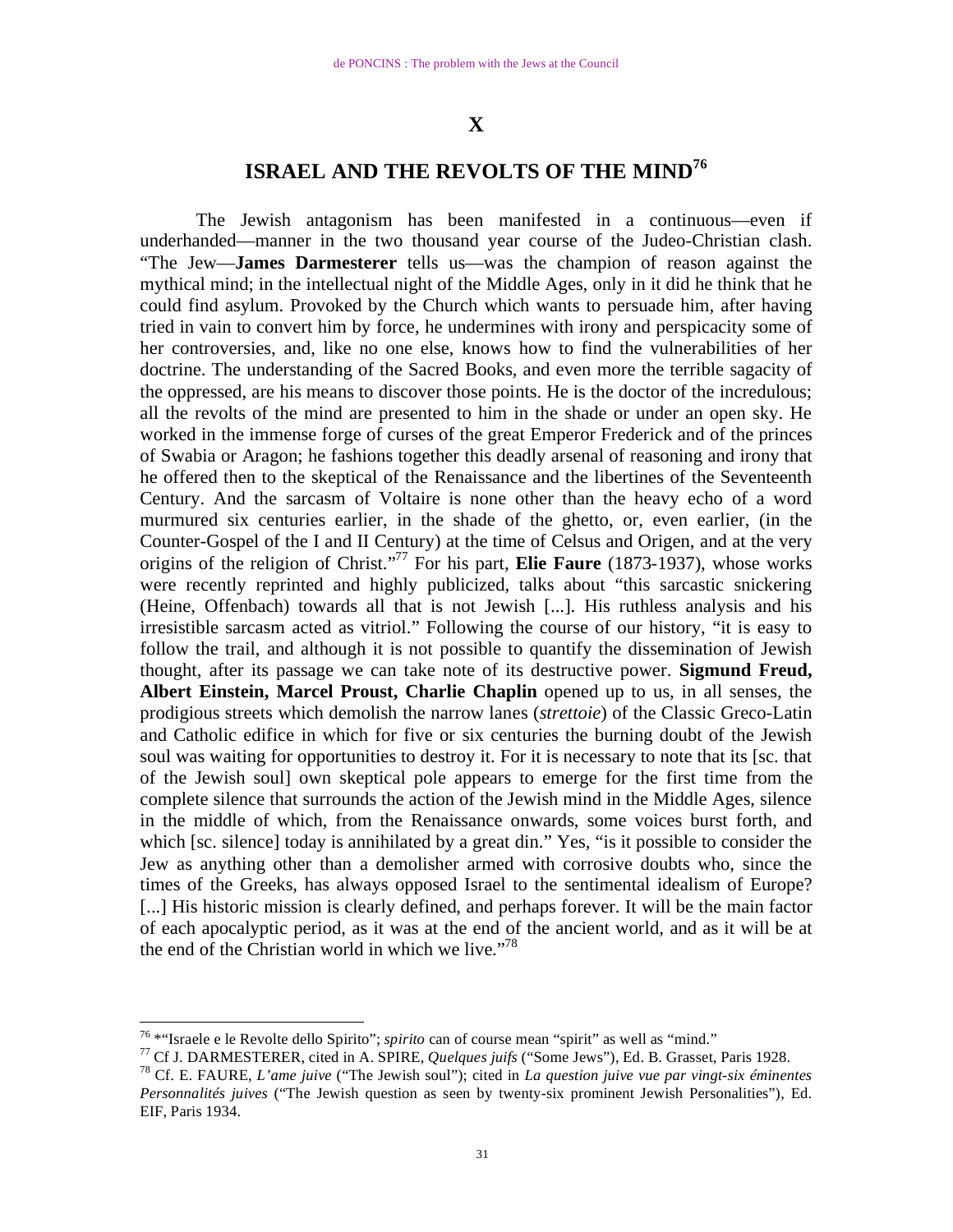#### **XI**

#### **JEWISH IMPERIALISM**

Citizens of the proud British Empire, at that time at the height of its power, who on the morning of February 9, 1923 read the newspapers, certainly did not give any attention to a few lines appearing in the Hebrew weekly *Jewish World*, fearsome lines because prophetic for those who knew how to grasp their meaning. The *Jewish World* said: "The dispersion of the Jews has not made them a cosmopolitan people. In fact, this [sc. the Jews] is the only truly cosmopolitan people, and, as such, it must act—and in reality it does act—as a **dissolver** of any distinction of race and of nationality. The great ideal of Judaism is not that one day Jews will gather in a corner of the earth for separatist purposes, but that **the entire world will be imbued with Jewish teaching**, and then in an universal brotherhood of nations—**in reality, a vaster Judaism**—all the separate races and religions will disappear. They [...] go even further. With their literary and scientific activities, with their supremacy in all sectors of public activity, they are preparing to gradually melt (or merge: *fondere*) thoughts and systems which are non-Jewish or which do not correspond to the Jewish models (*stampi*)."79 "Already on the horizon burns the dawn of the 'Our Day,'" wrote one of their modern prophets amazed by the vision of their near triumph. $80$  The messianic dream can take many different forms, but the final goal remains unchanged: **the triumph of Judaism, Jewish law and the Jewish people**. Under the universalist appearance, it is, indeed, a matter of Jewish imperialism which intends to govern and enslave the world. Elie Faure writes: "The Jewish people, right from the time of Jesus Christ—**still not accepted by his people**—believed itself the people chosen as an instrument of a higher power. With respect to other nations, it still today believes itself the chosen people because representative of a supernatural force. [...] **For it the beyond there** [sc. the afterlife] **does not exist**. However often it has been spoken about, Israel has never believed in it. The pact of alliance is only a bilateral contract quite precise and positive. If the Jew obeys, he does so only in order to have dominion over the world.[...] Israel is a terrible realist: it wants recompense down here on the earth for those who do good and punishment for those who live in evil [...]. Even in the darkest moments of their history—and of universal history—these eternal losers (*vinti*) preserve in their faithful hearts the promise of an eternal victory."81

<sup>79</sup> Cf. *Jewish World*, February 9, 1923. At the *British Museum*, I was able to verify personally the correctness of this citation (N.d.A.).

<sup>&</sup>lt;sup>80</sup> Cf. A. NOSSIG, *Integrales Judentum*, Ed. Renaissance-Verlag, Berlin 1922.<br><sup>81</sup> Cf. E. FAURE, *art. cit.*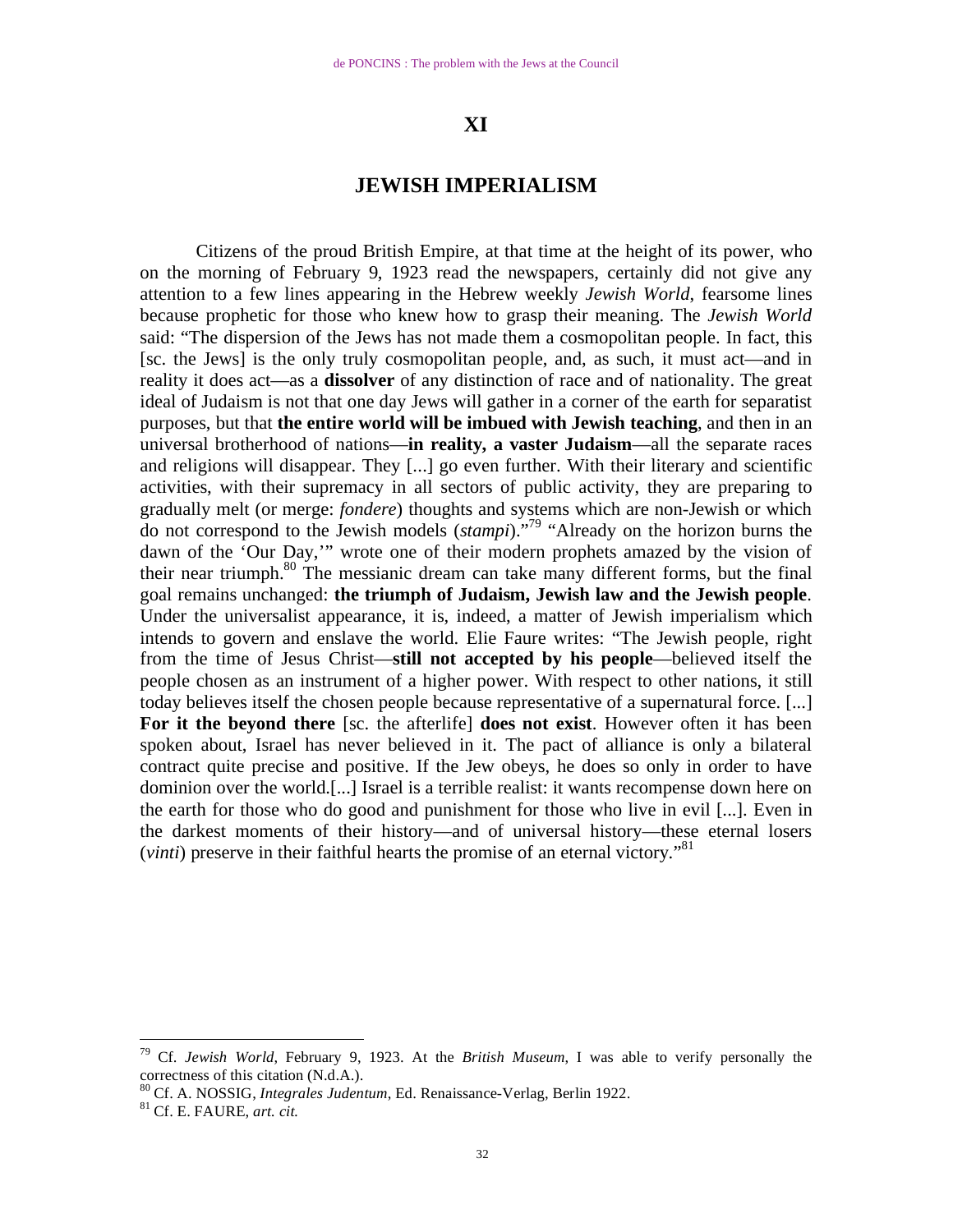# **XII**

# **THE DIVINITY OF JESUS CHRIST: OBSTACLE FOR JEWISH MESSIANISM**

But to achieve this goal, **it is necessary to abolish Christianity**, which represents an insurmountable obstacle on the path to Jewish imperialism. Until the coming of Jesus Christ, the position of Israel was simple and clear: according to the Prophets, by the grace of Yahweh, Israel was called upon to govern the world; if the people of the servants of Israel had complied with the divine requirements, the time would have come when Israel would had reigned over all the earth. But here unexpectedly in Galilee was born a Prophet: A Prophet—Man and God—even He from the real race of David, and thence son of the Covenant. "Do not think that I have come to abolish the Law or the Prophets, I have come not to abolish them but to fulfill them" (Matt. 5:17). And as proof of his mission, he performed a series of unprecedented miracles; the fascinated crowds follow him...

But—in this is the enormous gravity of his mission—he interprets the promise in a completely new and different sense, so as to destroy the proud Hebrew edifice by spiritualizing and universalizing it. The realization of the promises was transferred from the material to the spiritual plane; surpassing the national level, it was no longer solely addressed to the Jews, until that moment the only beneficiaries, but was extended to the entire world... It was no more a matter of the supremacy of a race or a nation, or the triumph of a pivileged nation: the chosen people were reduced to the rank of an ordinary people, one people among others.

The religious pride and nationalism of the Jews did not permit this leveling; it was contrary to the messianic promises, and put off irremediably the moment of the submission of all the kingdoms of the earth to Israel. The heads of the priests and the Pharisees could not tolerate such a blasphemy and such an attack on their privileges, and thus to get rid of that dangerous agitator, delivered him to the Romans and had him condemned to death. But Jesus Christ rose from the dead and His preaching spread in the ancient world with the speed of flame. Jews denounced His disciples to the Roman authorities as rebels against the empire; Rome persecuted them incessantly, offering them as food to wild beasts, burning, skinning and crucifying them. Nevertheless, the Christian wave proceeded without respite, winning over the senior imperial power; then suddenly the world wavered and inclined in favor of the Church of Christ. On October 28 of the year 312, the battle of Ponte Milvio took place, just outside of Rome, which saw **Constantine** against **Maxentius**; the former was the winner, while the latter drowned in the waters of the Tiber. "One battle was enough to change the organization of the world and its religious outlook (*l'assetto del mondo e l'aspetto religioso*)... Constantine's victory is rightly seen as the starting point of a new era, that of the Christian Empire... Starting from that moment, for reasons that have not yet been fully clarified, the winner—Constantine—tied his destiny to that of the Church of Christ. A great and surprising revolution, deplored by some and exalted by others, it remains one of the most important of human history; the reign of Constantine is only the prelude to a phenomenon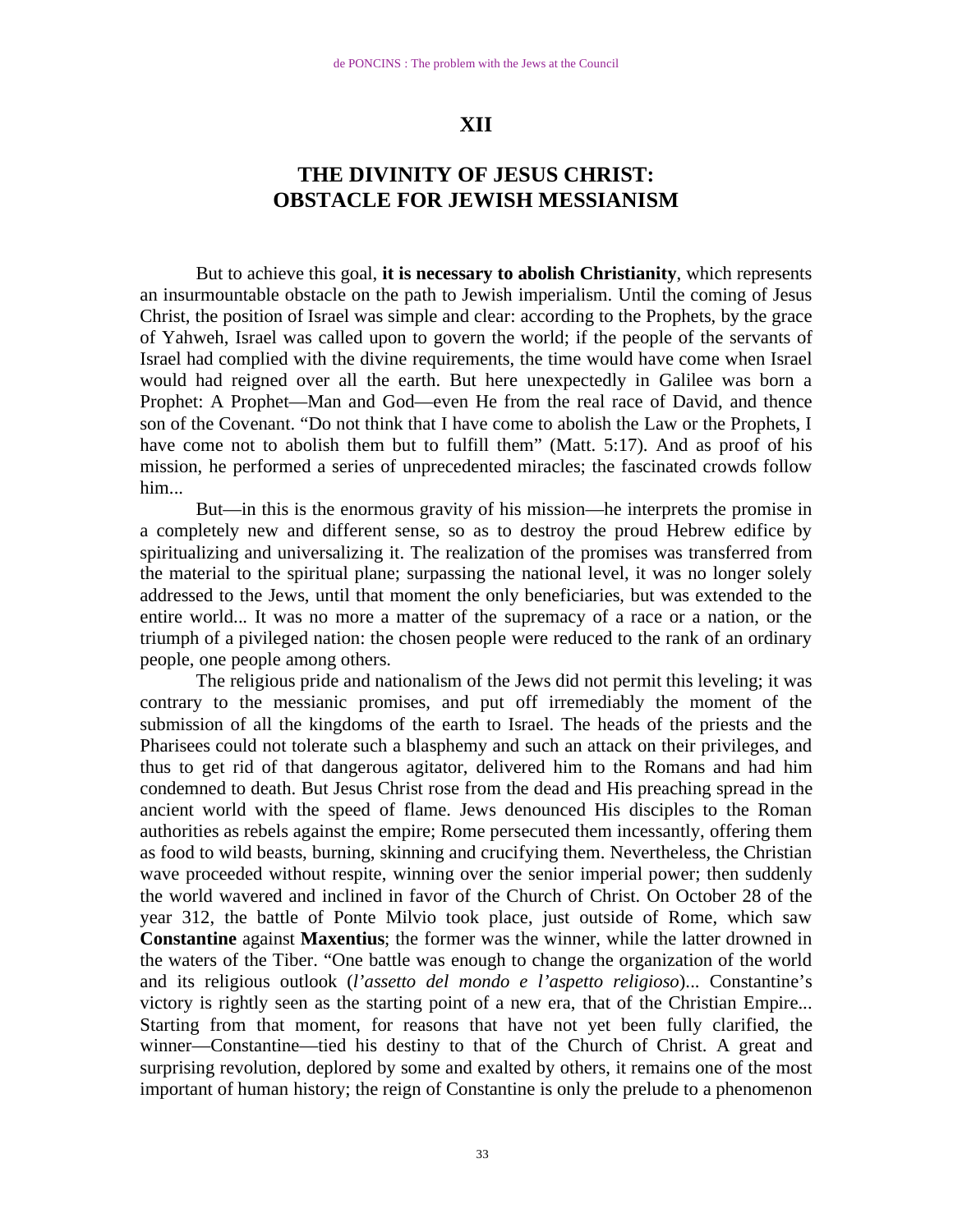that continues and is completed during the chaotic and extraordinary period which was the fourth century. But the unheard-of luck of the Church had to entail the ruin of the synagogue. For this reason, the fourth century was a fatal epoch that resulted in a future of anguish, grief and disaster."<sup>82</sup> The Israelites have never accepted and will never accept this defeat. The rupture was total and definitive; the collision now became inevitable (*irriducibile*) on both sides. "If the Jew is right, Christianity is nothing but an illusion. If instead the Christian is right, the Jew is, under the best of hypotheses, an anachronism or at most the image of that which no longer has reason to exist. For the Jew, Christianity represents the renunciation of a monopoly, and the rejection of a "nationalist interpretation"—**not to say racist**—of the "election"; it [sc. Christianity] is the opening up to the human brotherhood, and, at the same time, a big "amen" said to God, and to everything God decides: it is the acceptance of suffering and death, the renunciation of the proud I [...]. As far as I know, Christianity has never submitted any other people to so difficult a test. Because for no other people has the transition to Christianity meant, in the more or less long term, its expiration as such. For no other people were the traditions, which would have to be abandoned in order to embrace the faith in Christ, so intimately tied to all the manifestations of belonging to a nationality. And here we touch on the other reason (or excuse), which justifies the Jew's 'no' to Christ, who did not correspond to the idea that the Jew had made for himself of the Messiah and of salvation."<sup>83</sup> Pretending to be the true 'Israel"—Israel according to the spirit and not according to the despicable flesh—Christian theology wants to replace Israel permanently. Too bad, however, that Israel has not disappeared and will not disappear.<sup>84</sup> "Christianity is concerned essentially with the salvation of every individual person. Judaism aims instead at the salvation of the house of Israel, the only one that can permit the salvation of the seventy nations of the universe."<sup>85</sup> "Israel appears (*si presenta*) in history as a peculiar (*particolare*) people because it is simultaneously religion and nation, without any possibility of separating these two factors, something possible for all other peoples. Without a doubt, Israel is also a race, not in the biological sense, as racism has alleged, but in the ethical sense (*senso etico*) of history."86 "The way in which the Christian faith has gained its independence, had to quickly and inevitably drag it into a war against Israel 'according to the flesh,' since the Church proclaims itself the only Israel and the only Israel according to the spirit. But is the full gravity of this claim well grasped? It is worse than the defamation of the Jewish people, and means trying to take from them the very spark of life and the sacred fire, and even their very soul. Moreover, it means to remove Israel from its place in the sun and take from it its privileged status in the empire, because such are the close ties and the interweaving of the spiritual and temporal. $\cdot$ <sup>87</sup> We then return to the same point: to overthrow the Christian religion, born from her womb (lit. breast), is a vital necessity for Israel, which views it as her most formidable opponent; Jules Isaac repeats this continually in his writings. The next passage, an extract from one of his relatively recent works, well shows the state of mind of most contemporary Jewish

1

<sup>82</sup> Cf. J. ISAAC, *Genèse de l'Antisémitisme*, pp. 155-156. 83 Cf. F. FEJTO, *Dieu et son juif* ("God and his Jew"), pp. 34-190-192. 84 Cf. J. JÉHOUDA, *op. cit.* 85 Ibid.

 $86$  Ibid.

<sup>87</sup> Cf. J. ISAAC, *Genèse de l'Antisémitisme*, p. 150.